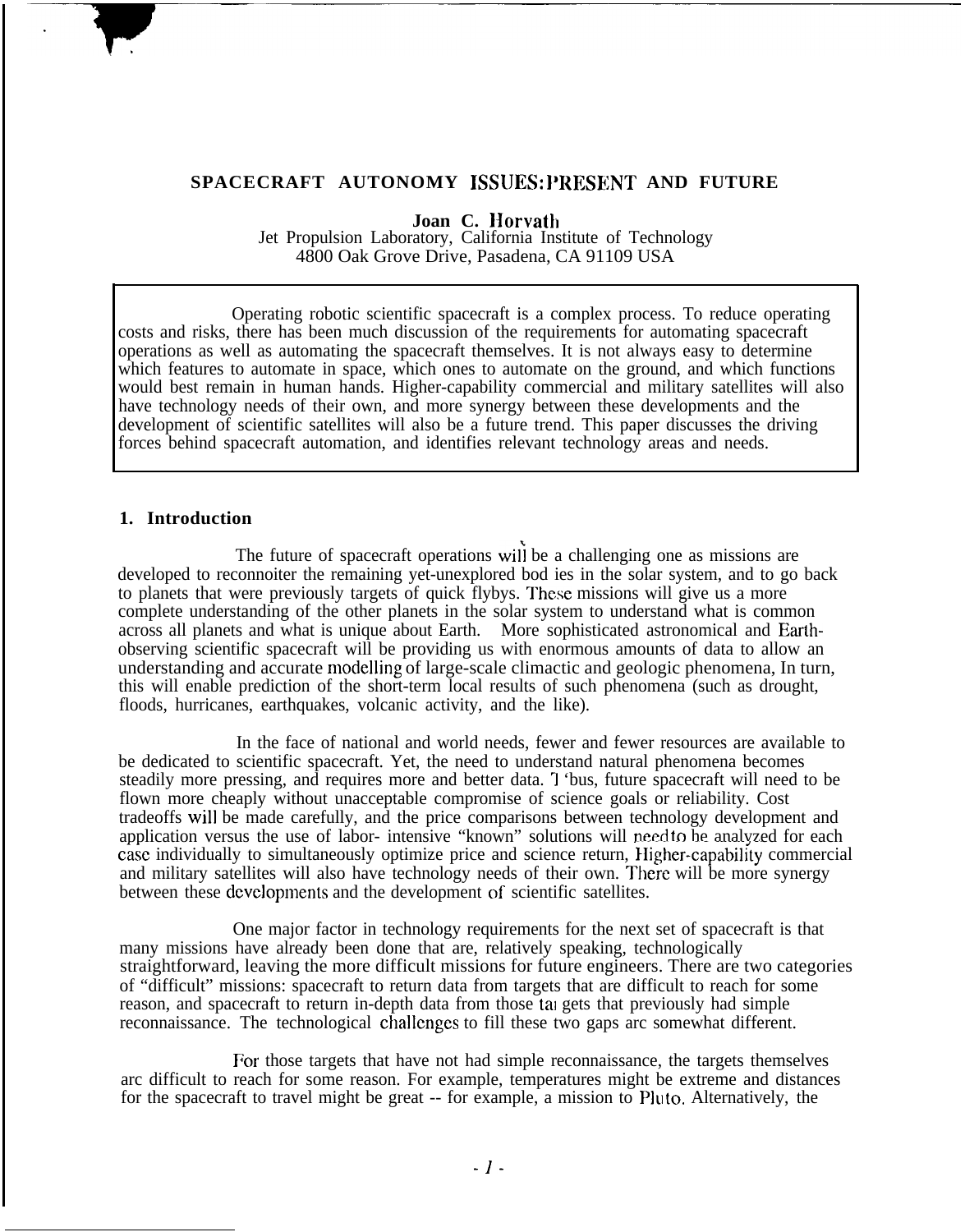target might be "hard to get to" in dynamic terms, requiring a very light spacecraft, a very large launch system, or both. Comets, the poles of the sun, and other bodies requiring high energy trajectories fall into these categories. This implicit | y gives 1 ise to several cost and technology drivers: future missions to these targets might be very long and might have to return large amounts of data at a very low data rate (due to small antennas and power limitations onboard). This requirement for smaller, lighter and more reliable spacecraft will in turn drive many other technologies, particularly in the areas of electronics and autonomous operation.

Spacecraft which will perform detailed studies of previously-surveyed targets have somewhat different drivers. Missions falling into this category are the current Galileo mission to Jupiter; the 1996-launch Mars Geoscience Surveyor (MGS) and Mars Pathfinder (fig. 1 and its rover, fig. 2) missions to Mars; and the 1997-launch Cassini mission to Saturn. These missions are planned to orbit (or in the case of Mars Pathfinder, land on) planets for a substantial period of time, taking data with a variety of instruments. Recent earth-surveying and astronomical satellites, which are trying to take more types of data and larger quantities of it, will have similar requirements. These missions will also have the problems of planned long data-returning lifetimes, as well as the need to return very large amounts of data,

In the past it was frequently the case that two spacecraft would be sent to fulfill essentially the same mission. This would ensure that if one spacecraft failed for whatever reason, the other would go on to return at least the most critical science data. Alternatively, spacecraft were flown solely to demonstrate new technology, which would then be used in a subsequent scientific spacecraft. The NASA "New Millennium" program will attempt to fly "engineering demonstration" spacecraft, to relieve the inherent problems when "new technology" has to work the first time and consistently on any and all spacecraft for which it is used.

"New technology" can involve hardware, such as a sophisticated onboard computer. Of equal importance, new software technology can fundamentally change the operational characteristics of a spacecraft. Current emphasis on making spacecraft smaller and more autonomous is one example of a technology push requiring an overall systems approach to developing both new hardware and software. In some ways, a return to a more hands-off relationship with a small spacecraft is a return to the past. Early spacecraft were tiny  $-$  Ranger 1 was a cylinder eighty inches long and six inches across [1] -- and largely autonomous as far as their capabilities went. A "computer - sequencer" onboard dictated actions with some limited commandability (e.g., Ranger 6 and 7) [2]. Miniscule downlink rates, such as the 8 bits per second science data for early Mariner Mars and Venus spacecraft [3] also minimized the ability to interact with spacecraft. A paper in a 1967 conference on the future of spacecraft and ranging stated that, "Projected scientific instrumentation complements require, even in extreme cases, a maximum data transmission rate of about 25 bits/see (provided storage of several thousand bits of data onboard the spacecraft were available.)" [4] The gradual improvement in capability of onboard computers allowed for the current ability to actively control spacecraft with complex stored "sequences" and force the decisions faced today on how much to exercise those command links.

### **2. Anticipated Future Problem Areas**

There are two areas that drive spacecraft cost that will need to be addressed in the future. The first onc is the cost to develop and built the spacecraft itself. The second major driver of cost besides the hardware itself is the cost of "flying" the spacecraft, including the software systems to support flight operations. "Concurrent engineering" of both the design of the spacecraft and the design of the operations system are expected to lower the overall costs of future missions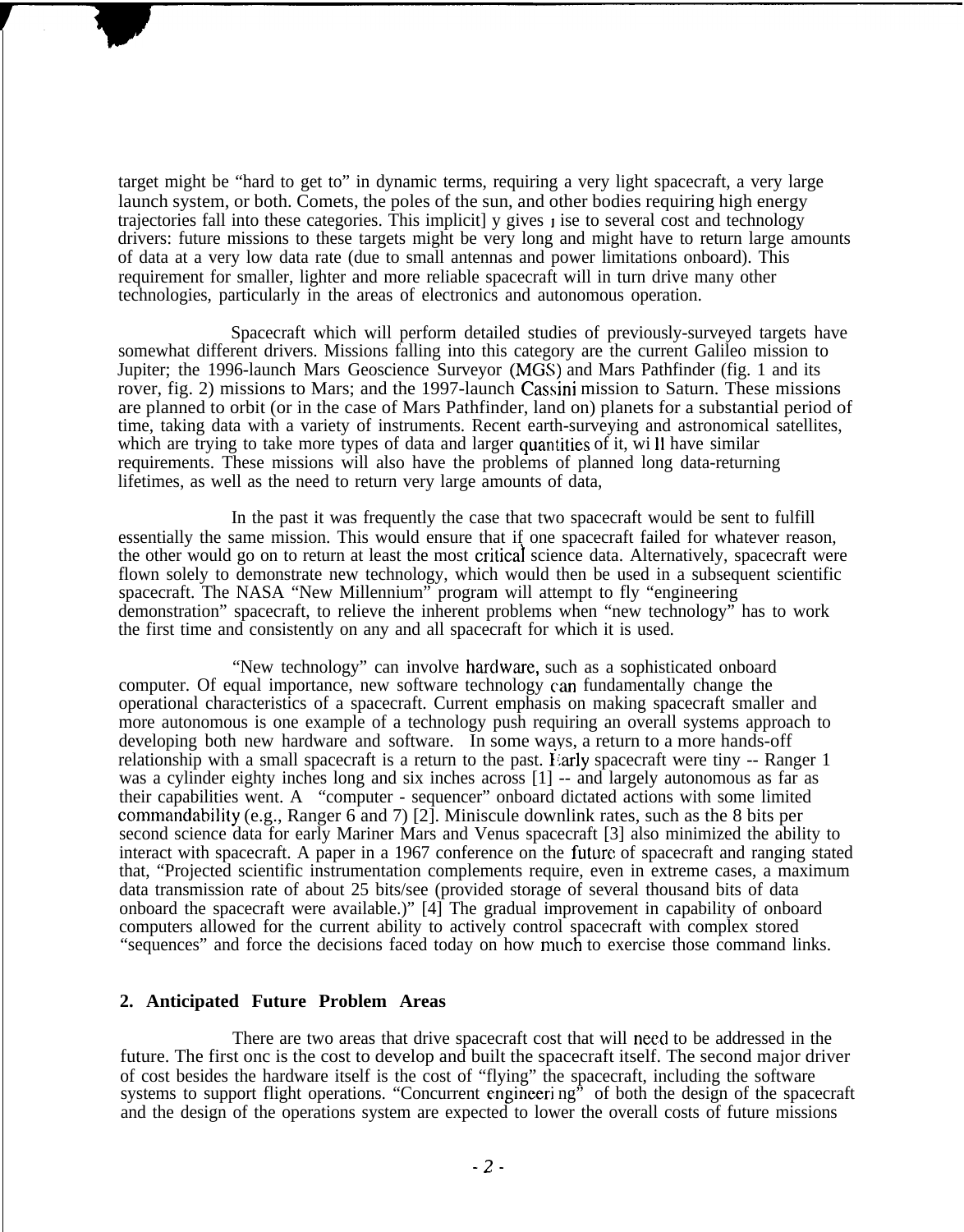by taking into account operations costs from the very early stages of a project.

During development and construction of a spacecraft a focus on hardware (and secondarily, on onboard software) is expected and the spacecraft operations "problems" (if they are considered at all) are usually considered with respect to whatever hardware difficulty seems to be the most important at the time. To anthropomorphize, when the contractor is "pregnant" with a spacecraft being built, usually the major concerns about its future day to day routine are about any defects that might appear at "birth" or any "genetic defects" that might appear later, and what those defects might mean in "day to day living." However, once the spacecraft has been launched the preoccupation is with honing its daily routine and tasks and understanding its actual intellectual capacity and work habits, This changes if it becomes "sick", particularly in a way that might leave it permanently unable to perform its planned routine,

Thus, it is often not until a scientific spacecraft is flying that its true identity as a robot run by software onboard and on the ground becomes more dominant than its identity as a piece of hardware per se. This has the result that except for dealing with the occasional hardware failure (and this exception drives many design parameters) the process of flying a spacecraft is in large part the process of writing "programs" to run it day to day. As such the process is not too different from the process of software development and shares many of the same problems. Many software development tools have applicability  $\dot{y}$  to flight oper ations of robotic spacecraft.

In many cases, the utilization of new technology will bc driven by the planned amount of autonomy either onboard the spacecraft or enabled by its ground support system. To discuss this further, we need to define autonomy. Most planetary spacecraft are flown by sending onboard programs , or "sequences" which can control the spacecraft with varying degrees of ground intervention. However, normally these sequences are deterministic, sometimes to a fanatical degree, in that extensive ground simulation of every aspect of the execution of the sequence is modeled and tested on the ground sometimes even before launch. This type of spacecraft is not truly autonomous, by the definition to be used for the remainder of this paper. However, these same spacecraft in the face of an anomaly will execute onboard "emergency" algorithms called "fault protection". These algorithms will execute. autonomously and asynchronously in reaction to a perceived anomaly. The interaction of fault protection and sequences does fit the definition of autonomy to be used subsequently in this paper.

"Autonomous spacecraft" do not necessarily need to have their autonomy onboard, however. Ilighly automated ground operations can also be developed. Essentially, this implies leaving the spacecraft onboard control algorithms simple but increasing the development of automated tools both to prepare commands and to watch telemetry, only requiring human intervention when something highly unusual occurs. One can think of this as the ultimate in distributed computing, with the Deep Space Network and a few billion miles of vacuum taking the place of the more conventional networking cables. Extreme versions of this paradigm have the advantage that it allows humans to intervene more easily than onboard autonomy would allow, and the disadvantage (particularly for long-light-time spacecraft) that a human must intervene in all but the most basic quick-response situations. Ground-based autonomy, however, is not as practical as onboard autonomy in fast-changing spacecraft environments.

Figure 3 diagrams the interrelation of onboard automation and staffing required on the ground. Since it costs money to develop the automation of spacecraft, software development costs of the spacecraft itself will increase as one goes to the right side of Figure 3. Since onboard and/or ground automat ion is relatively new, it is assumed that risk to the mission also increases somewhat as one goes to the right. This risk can be mitigaled if there arc also people watching in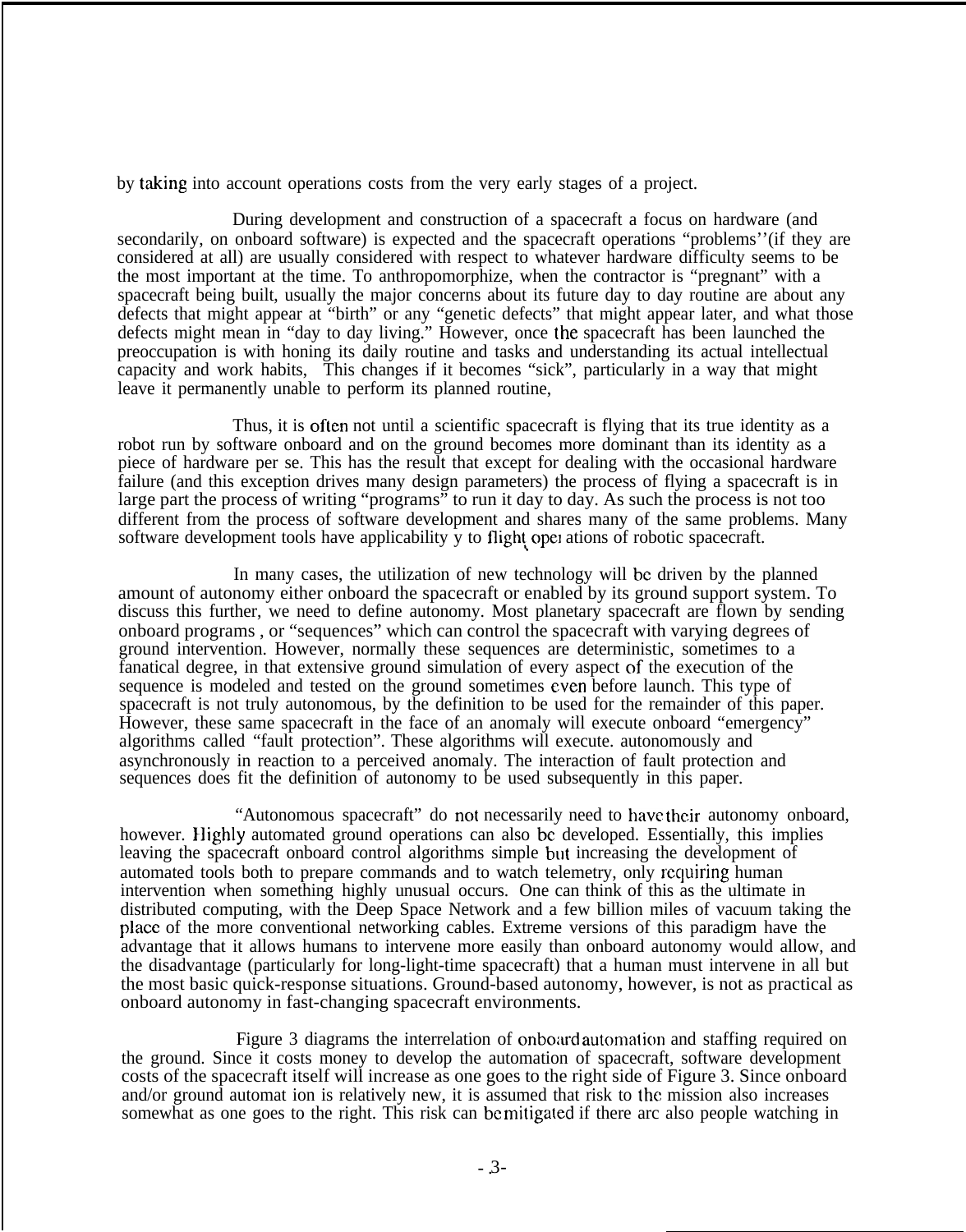parallel with the automation, but this somewhat defeats the purpose (leading to point E on the graph,) A complex spacecraft like Voyager that was flown very deterministically would be an example of point D during its encounters. However Voyager for its Interstellar Mission has staffed down and made operations more routine and streamlined, moving closer to point A on the graph. The Magellan mission to Venus druing its prime mission would be an example of point B: it had a sophisticated set of anomaly resolution algorithms, but under normal conditions it was flown by a moderate-sized team. In this era of low budgets and high science expectations, the current trend is to go towards point C: a capable spacecraft that can "fly itself."

Figure 3 should really have a third axis: spacecraft capability. It is obviously easier to get to point A (or C) for a spacecraft with one instrument than for one with twenty. If any individual spacecraft is smarter and more complex, it will probably also be expensive. This means there will be very few flown, which will tend to drive a project towards point D or possibly E. This cycle can feed on itself, requiring more and more rigorous testing for more and more detailed flight scenarios as a spacecraft becomes more complex and expensive, and as it is more and more inconceivable that the spacecraft might fail.

Alternatives are for spacecraft individually to be less complex and less smart, with more redundant spacecraft, or for spacecraft to be less complex and smarter, again with more redundant spacecraft. Each of these will be discussed below, in the light of what can be thought of as "Murphy's Law of Automation":

#### *Spacecraft need to become smarter to become more autonomous. However, the more autonomous and complex the spacecraft becomes, the harder it is to determine what is wrong if something does go wrong, and the harder it is to test all paths.*

Automation has different benefits and drawbacks for different types of missions and would have different faces for different types of spacecraft. For example, for "focused missions" where each spacecraft is relatively simple (although there many be a number of spacecraft flying and gathering complementary data at the same time) relatively straightforward automation of many onboard tasks might be possible. When automating a spacecraft, however, it must be remembered that a large part of the operations of any spacecraft must be driven by the resources available to communicate with the ground. For example, the amount of science data that can be stored onboard a spacecraft will be driven in part by how often it is feasible to play it back to earth. The exact times when it is possible to play data back to the ground will in turn drive how many science observations may be taken at a given time. 1 f the spacecraft cannot communicate with earth and take data at the same time (which is often the case) a complex cascade of activity constraints can result which ultimately are driven by the communication schedule of the system that is used on the ground. Hence for a simple mission automation onboard might drive towards repetitive sets of commands that are centered on the times when ground-based tracking is available.

An alternative is for the automated spacecraft to assume that tracking is always available and to have the spacecraft take its data and return it accepting that some fraction of the time communication will in fact not be available. Science data would then go into the "bit bucket." Since current spacecraft are complex and expensive, the latter solution is rarely used  $(intentially!)$  today. However if many spacecraft are flying, and each of them is light and simple, one might want these spacecraft to "fly themselves" and return data on a deterministic schedule, which then communications network schedulers (automated or manual) could optimize around the best they could. Autonomy of this type would be relatively low-risk, but would work best with a very repetitive mission. This is in fact not very different from the Magcllan Venus mission, which took and returned data on a very rhythmic schedule. There are interesting issues, however, about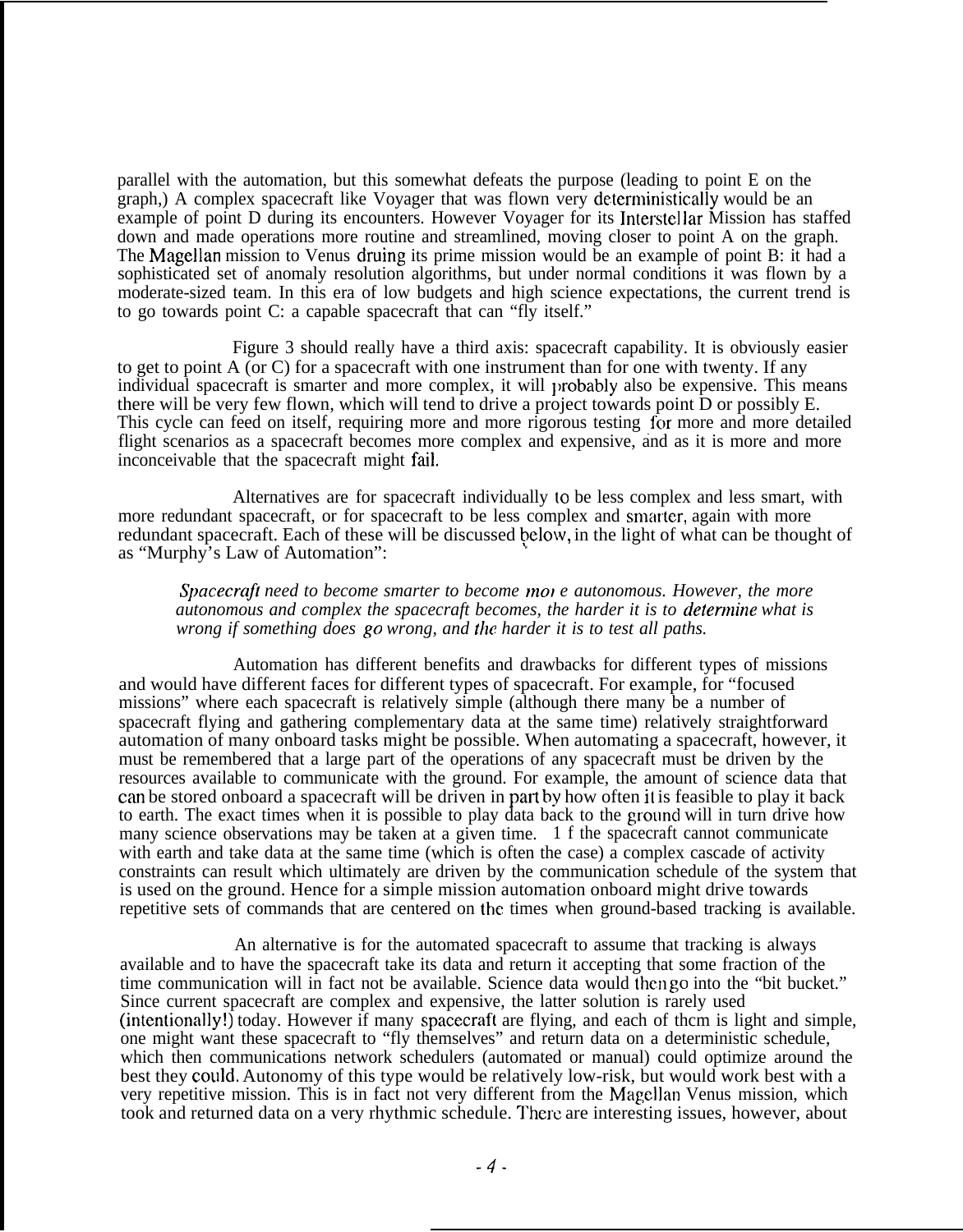what happens in a scheme like this when things go wrong; see the discussion of "Category 2" automation later in this paper.

For these autonomy scenarios, another very important parameter is one-way light time, the time that it takes a signal to go one-way from a spacecraft to the ground or vice-versa. If one-way light time is short, then it is feasible (thought not necessarily advisable) to "joystick" a spacecraft and to count on all anomaly recovery to be conducted from the ground. One-way light time for planetary spacecraft vary widely (fig. 4). All spacecraft at some point have a one-way light time of zero and progress out to their later large values. Hence a given spacecraft might be in a different operations regimes at different points in its life cycle. A second related parameter is the "view period", the amount of time that a spacecraft is in view of a ground station or relay satellite from the time it "rises" to when it "sets." For spacecraft close to earth the light time is negligible but viewperiods might be quite short. This means that unless a quite sophisticated automated scheduling system that understands tracking station rise and set is used, it wi 11 be unlikely that a random time to send back data will in fact be in view of a tracking station. Also, since signal strengths are relatively high, earth orbiters create more interference with each other than do planetary spacecraft if they transmit high powered data at a tracking station that some other spacecraft is trying to use.

For earth orbiters, the difference between pointing at, for example, Canberra and Madrid is a very large angle, and if the spacecraft is using a steerable high gain antenna it is necessary to know not only that tracking coverage is available but on which ground (or space) antennas it is available. However, for long-light-time spacecraft, the earth is essentially a point source and target, so the spacecraft simply needs to point to "earth". Antennas on the ground usually have a distant planetary spacecraft in view for some number of hours. Signal strength is weak at planetary distances, and there are fewer spacecraft, so transmitting on top of another user when an antenna is not allocated is not as much of a problem as it is for earth orbiters. However, the long light times make scheduling complex (for Voyager, for example, uplink and downlink activities are skewed by the round-trip light time of over fourteen hours).

For complex missions, both for long and short light-time scenarios, the problems of full onboard automation become more complex. Since a variety of instruments are being scheduled, most likely with geometrical constraints and constraints with respect to each other, the need to schedule tracking coverage as another of the constraints probably will raise the complexity level too high to realistically be performed onboard, unless all spacecraft communicate with each other in an automated fashion to get tracking coverage unless radically ncw mission operations scenarios are developed, However, automation tools on the ground (to be discussed in the following sections) can reduce the risk, cost and complexity of flying these spacecraft.

Highly redundant fleets of spacecraft have received both commercial and scientific interest recently. Design of software for these spacecraft has its own particular challenges. For example, the Iridium commercial system is in the production phase for a fleet of 66 spacecraft to provide cellular phone service. Teledesic [5] is proposing a constellation of nearly one thousand spacecraft for wireless communications of various sorts. To take advantage of the commercial investment in this area there has been substantial interest in the scientific community for arrays of spacecraft as well. In the case of a constellation of sophisticated autonomous spacecraft, if one of them failed the others would either need to be sophisticated and fault-tolerant enough to manage around the failure, or the whole system would need to "go down" or operate in a degraded mode while it waited for ground intervention. High-reliability automatic routing around failures and generalized redundancy management is a sophisticated process which can fail in a variety of ways, inchrding''Byzantinc failure." An example of a Byzantine failure is a spacecraft in a constellation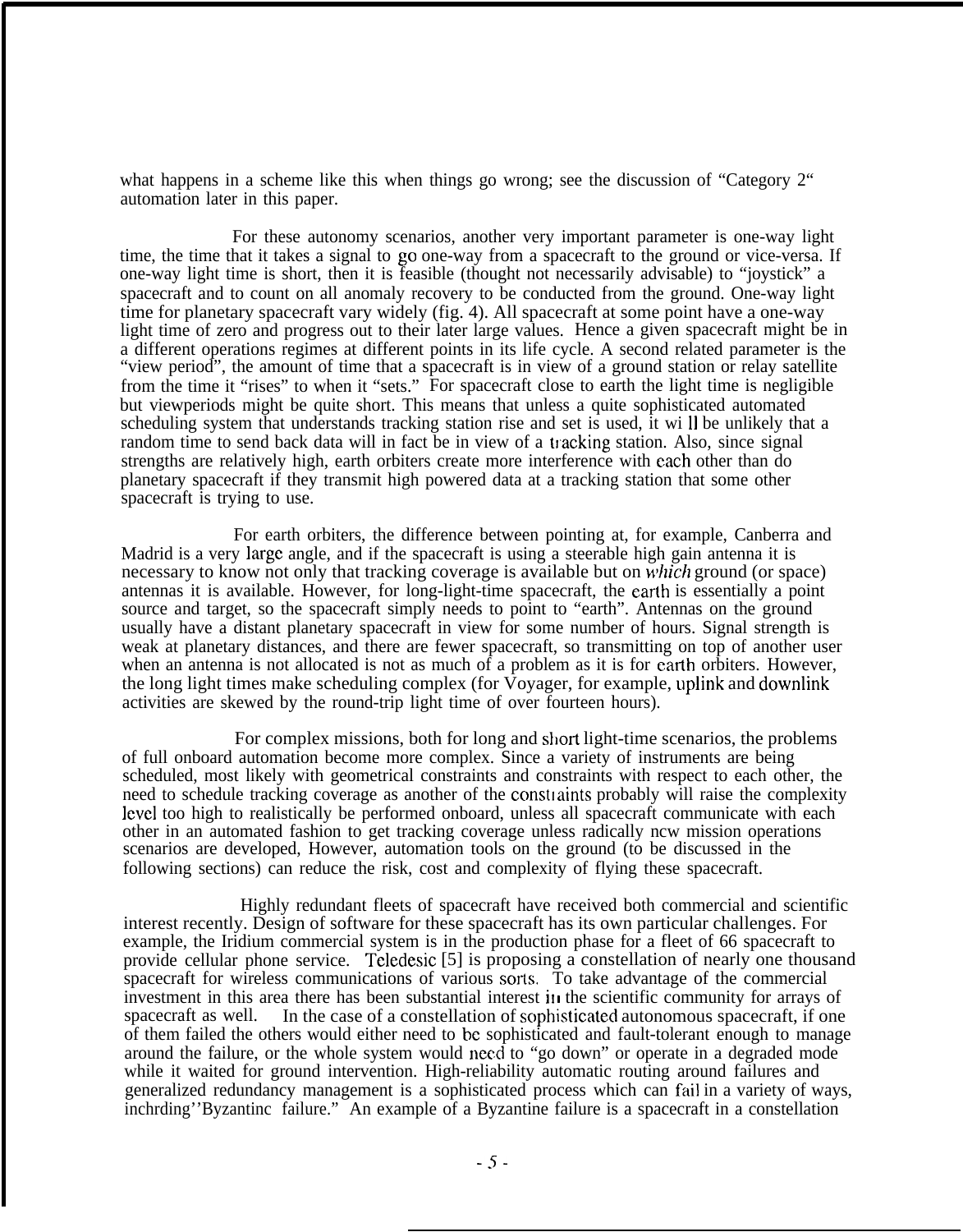that has an onboard failure, but tells healthy spacecraft that *they* have failed but that it (the failed spacecraft) is just fine. Redundancy management and message routing design to prevent or minimize the effects of these difficulties are areas of cm-rent research for a variety of other critical applications [6].

### *. . 3* **Technology for solutions**

Based on the above spacecraft taxonomy (simple/complex; short/long one way light time; single vehicles/cooperating fleets) current and projected technology trends can be examined to determine which technologies will be available to assist future spacecraft designers and operators,

The first, and most straightforward, solution to many technical problems can be borrowed from the insurance industry: namely, to spread cost and risk of future spacecraft among a bigger group of investors. It will be easier to take technological risks if those risks are small to any of the individuals investing in the spacecraft. Unilateral efforts by one nation or group to build and fly spacecraft might have a similar ultimate consequence as does the decision by an individual to buy earthquake insurance from a small California-based company or hurricane insurance from a small Florida-based company: if they really want to be covered when a disaster comes, their premiums better be higher than they would if the risk were spread across a national group. International cooperation on large spacecraft spreads the risk among enough nations that the loss of one is less disastrous to any one set of taxpayers. Alternatively, as was the case when Comet Halley was explored, a fleet of complementary small spacecraft can be sent, one from each participating country, and any individual spacecraft can bc innovative without risking the loss of all data if it fails.

Hardware risk is not the only technological risk that a flight project must manage. Software, both onboard and on the ground, poses its own set of issues. Emerging technologies offer opportunities to automate many aspects of space operations. However, the appropriate mix of automated and manual functions is a complex tradeoff that is somewhat different for each mission, particularly when it comes to management of risk in different parts of the spacecraft's software system. Tools are evolving to make software safer, but it is still necessary to ask: "How much automation is too much (or not enough?)"

#### **3.1 Artificial intelligence and expert systems**

"Artificial intelligence" and "expert systems" are fairly broad terms for automating functions normally associated with people that are expert in some user domain. A variety of expert systems arc used for ground support either as prototypes (running in parallel with flight operations conducted manually) or in some cases, in actual flight operations. Expert systems are in development or in use both for planning and scheduling (uplink tasks), and for telemetry monitoring (downlink tasks).

The possibility of automating parts of the uplink and downlink process is very attractive when missions become very long and it is difficult to keep experts onboard for the duration of a very long mission. It is also expensive to staff a variety of analyst positions all the time. Much planning and scheduling for spacecraft tends to be very repetitive; automating these repetitive portions tends to make these tasks more error-free and enjoyable for the scheduler. There are several approaches to automation in the ground support environment, which will be split into three categories (fig. **5).**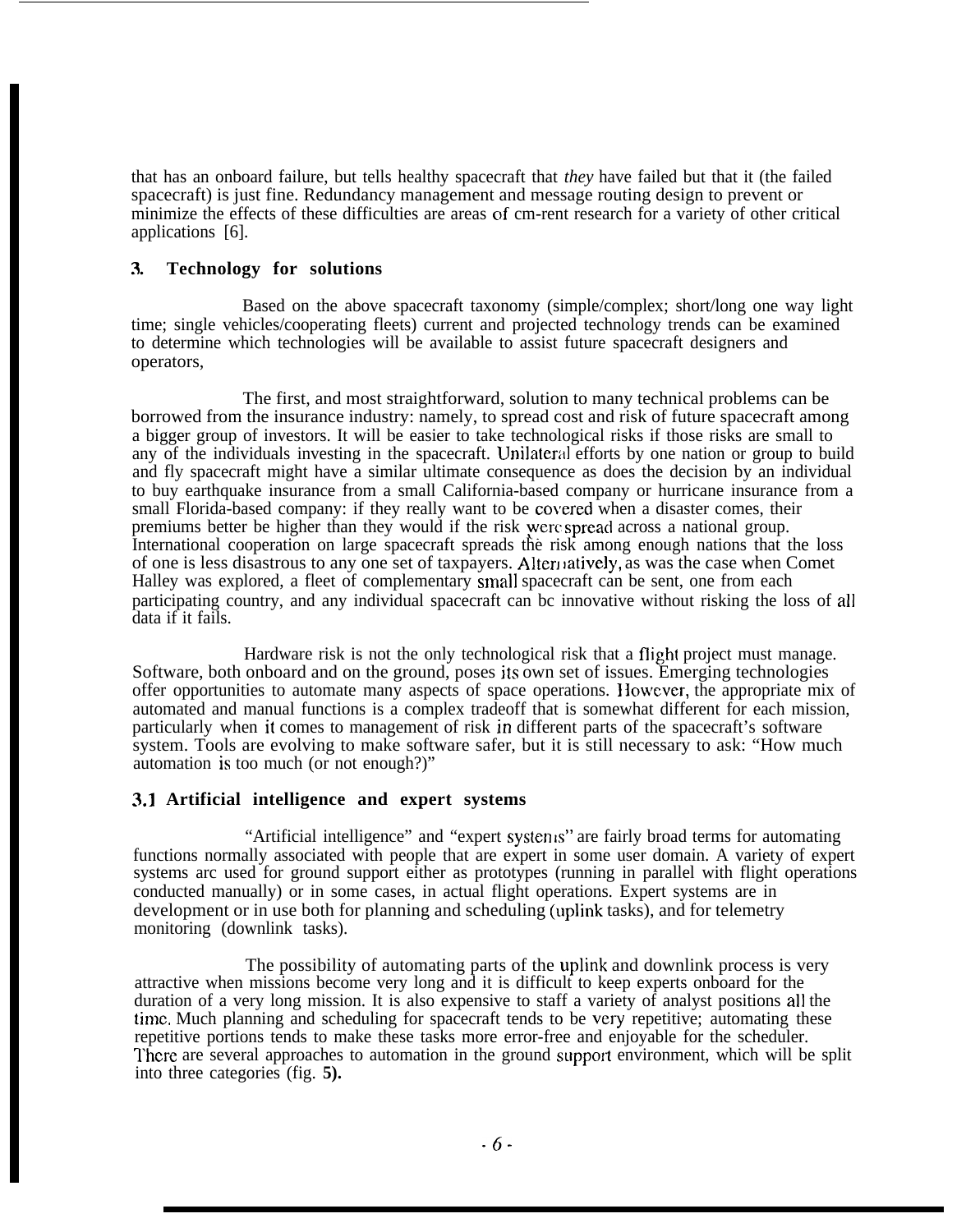*Category 1: Automate the repetitive, time-consuming "general cases" of-flying the spacecraft, using a fe w simple rules which flag unusual cases. Use people to recognize pathological cases and to manage planning in the face of unusual circumstances and anomalies.*

Using Category 1 automation techniques has implications for the makeup of the flight team to run the system. These teams will require a few highly-skilled operators who will run an "expert-friendly" system. These operators will by and large only make very sophisticated decisions, and will need substantial authority to effectively manage the unusual cases and use their judgment. Most flight project automation tools today fall into this category. This category is particularly useful in cases of planetary orbiters with long-duration science-data-taking missions. Here, much data-taking is repetitive, but usually just enough is happening that requires unusual solutions and tweaks to the pre-launch plan to keep the experts busy. Precisely because software like this tends to be somewhat prescribed in its scope, it is relatively easy to exhaustively test and understand. This type of automation is sometimes called "incremental automation" since tasks can bc automated in order of decreasing arduousness to the staff of the project. Many traditional definitions of "artificial intelligence" and "expert systems" might dismiss these applications as not part of the domain, but in reality they are capturing knowledge, albeit simple knowledge. However, since much professional engineering time is spent dispensing routine knowledge over and over again, simple tools like this if carefully designed can make enormous productivity increases.

As a simple example, at the time of its 1992 launch the TOPEX/Poseidon Earth orbiter oceanographic project had approximately one contact with a communications relay satellite (a Tracking Data Relay Satellite, or TDRS) per hour. Explicit spacecraft antenna pointing to an appropriate TDRS satellite needed to be provided in the spacecraft sequence for each contact, each of which required three commands per contact. A small program called MAKER was developed which automatically looked at the allocated relay satellite coverage and generated these commands (plus some other associated tape recorder commands) thereby saving large amounts of sequence engineers' time. MAKER was delivered just before launch to remove this most tedious sequence development task. Gradually, MAKER was been adapted to handle more cases, such as the fact that communication contacts using TOPEX's omnidirectional antenna (instead of its steerable high gain) do not require pointing commands.

#### *C'ate,gory* **2.** *Automate the recognition mui management of special cases of* spacecraft operations, so that scarce and expensive expertise can be released after the spacecraft *hardware has been completed and launched.*

Software in this category captures expert knowledge in its rule base but, to make the system testable, limits its user interface to a few simple operator actions. This can be thought of as the "fast-food cashier" model of flying spacecraft, insofar as operators can punch in standard operations in a relatively foolproof way but cannot override the tool easily to create a special set of commands. Operators in this scenario will be limited in their actions, with the rule base essentially having been encoded with the limits of their authority. Any system like this which is actually producing spacecraft commands constrained by rules or generated in accordance to software rules must make allowances for overrides by a "super user" for handling of unanticipated situations. Whether the usual operators will be the ones to override the system or whether an off-line expert will be called back in to authorize and make changes will drive the type of user interface and operators a system like this will require. It is crucial that these staffing assumptions be explicitly discussed and documented at the software requirements stage for such systems, so the developers can all have in mind a consistent picture of "their user" (or the privilege and access differences between their two types of user) from the very beginning of the software life cycle.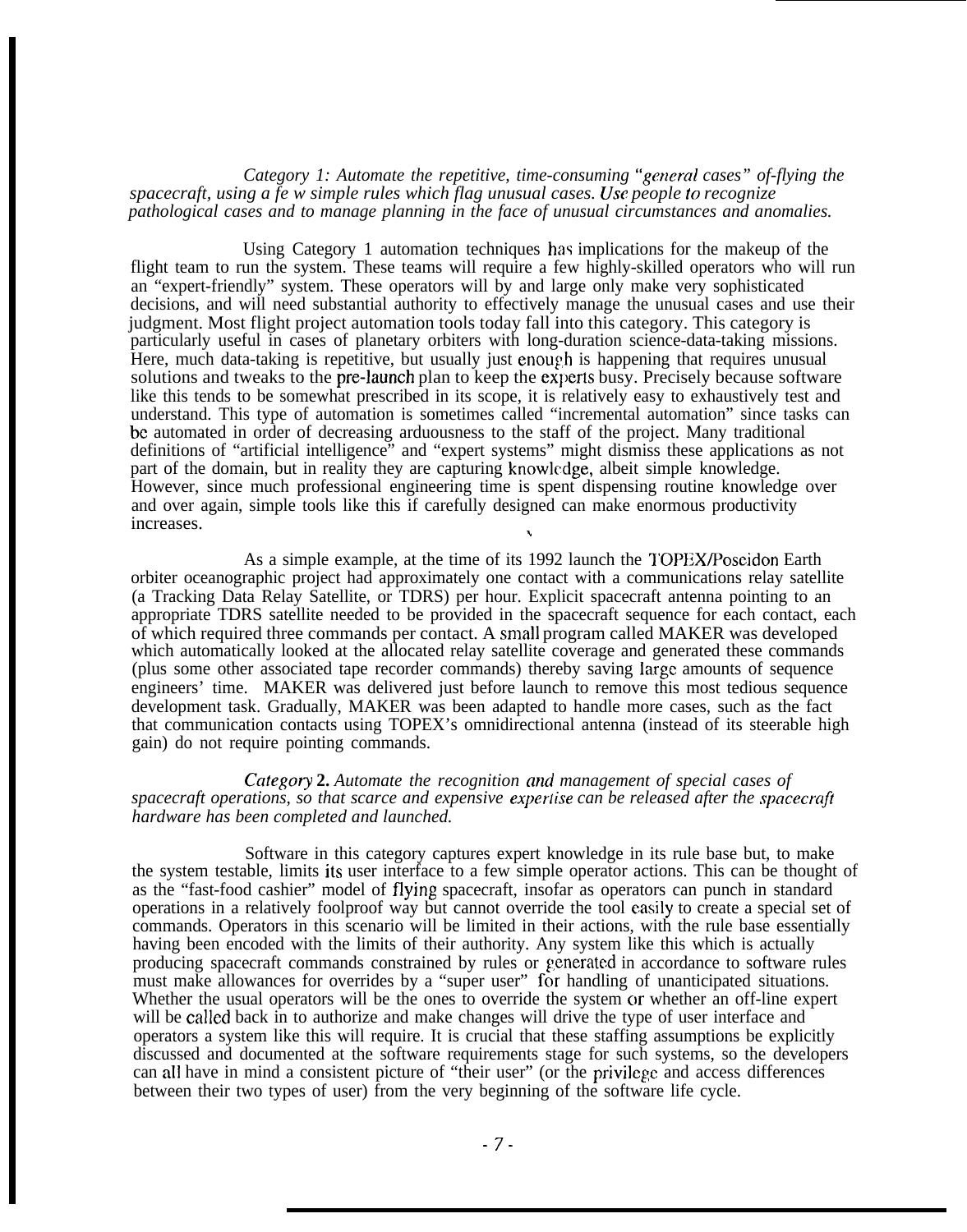A second type of "category 2" system can be an advisor to operators making decisions. In its simplest form, on-line help files for a spacecraft command system's command functions can be thought of as a primitive system of this type. Since these systems are only advisory, they do not need extensive user override capability since they are not in-line with the production of spacecraft commands or processing of data.

An often-unexpected implication of the insertion of a systcm like this into a process (particularly if the process was manual before) is that the automated system, unlike a human expert, cannot gather information by running into people in the hallways. An automated system often requires much more explicit and precise information than would a human expert, who can make assumptions. This more explicit and precise information if regular] y given to a human "expert system" would probably also result in fewer problems "slipping through the cracks." However, care must be taken that the effort to gather information for the automated system to make its decisions is not greater than the effort to make the decisions manually in the first place would have been. This frequently involves careful coordination of previously disparate electronic systems to be sure that the information that would have flowed to an expert formally or informally flows between electronic counterparts in an accurate way. Setting up a system like this is particularly cost-effective for lengthy missions, particularly ones with very long low-activity or repetitive periods. It is also advisable for the whole ground system to be engineered to allow this type of automation from the beginning. Increasing sophistication of knowledge capture and testing techniques will allow these systems to be easier to build and hence to be worthwhile for smaller and smaller problems. They will also evolve to have more powerful and flexible user interfaces, ultimately evolving into the next category.

Recent discussions of automation in aircraft "glass cockpits" [7] on which type of Category 2 assistance (advisory or controlling) is more appropriate for pilots have resulted in various different design philosophies at major airframe manufacturers. Airbus has trended more towards preventing inappropriate pilot actions while Boeing has used autorhation more as a reducer of pilot workload. Since pilots can be confused about what an autonomous aircraft is doing, the more aggressive Airbus automation has been cited as a possible cause of accidents [8]. Airbus designers counter that pilots were not using the automation adequately [9] . Boeing has tried to keep the "feel" of its traditional aircraft, even in its new 77'/, to give pilots as many instinctive cues as possible in case they need to take over from the automat cd system [10].

#### *Category 3. Build a Category 2 sysiem to talk to a Category 1 system more or less* directly to completely automate the process of building commands or watching *telemetry, with infrequent human intervention.*

Tools in Category *3* would take the place of large numbers of human operators, and might enable one expert operator to manage several spacecraft at once, only intervening in highly unusual situations requiring sophisticated judgment. A problem for critical Category-3 software is that test and validation tools need to be developed that make project management comfortable with completely trusting such tools, particularly as stand-alone tools without human intervention. Efforts in this regard will bc discussed under the topics of specification and verification, simulation, and test below. The knowledge-gathering and encoding issues for Category-2 software arc amplified even further in this type of tool.

A variety of tools for mission operations **thiit** are mixes of Category 1 and 2 have been developed, some of thcm with eventual aspirations towards Category 3. These tools are intended for usc in the areas of planning, scheduling, and tclemetry modeling and analysis. Many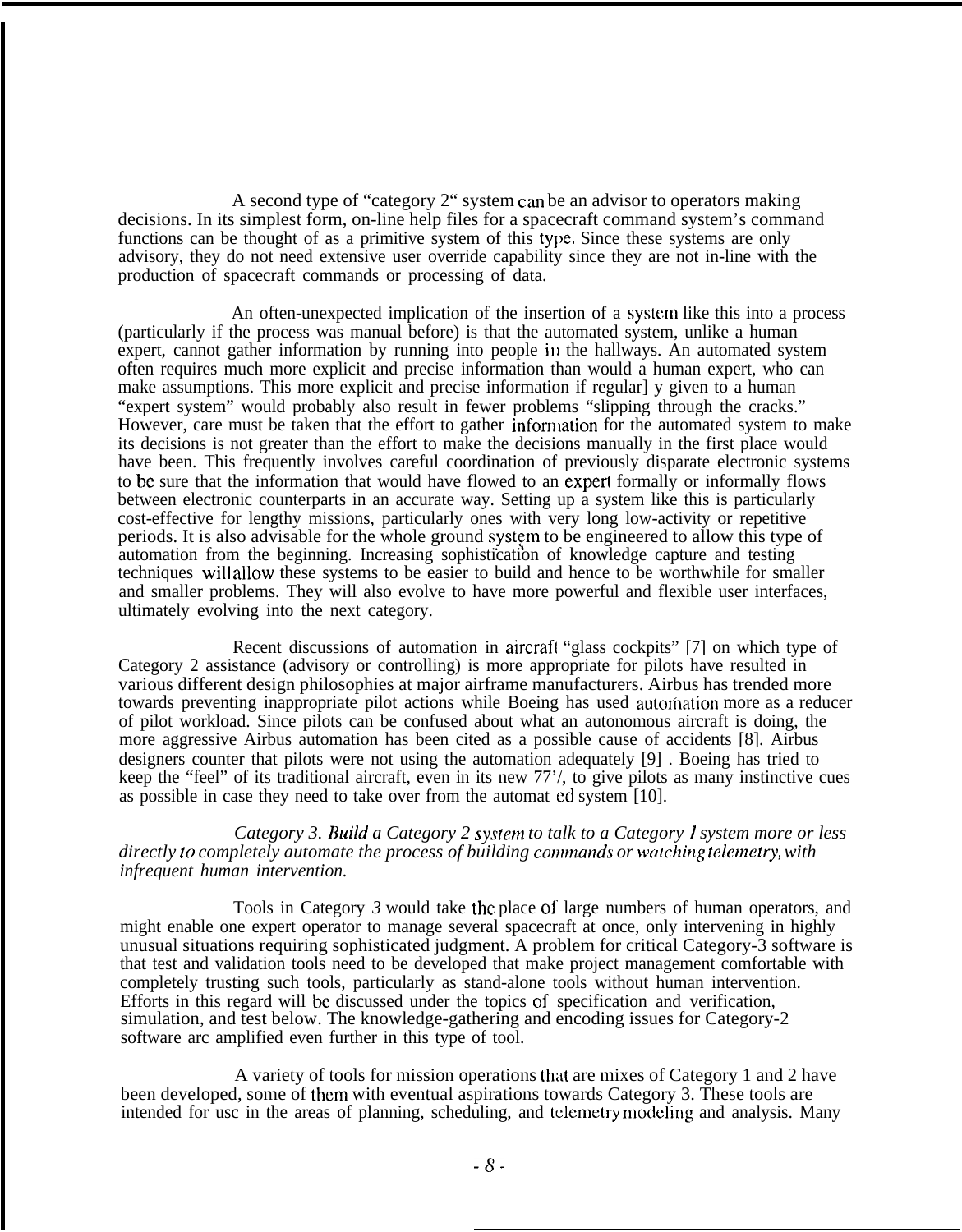excellent groups are working in this area, and any sampling will be incomplete. However, the following touches on most of the major categories of tool aud the issues involved in generating tools that users will accept and not defeat. The impact a variety of automation tools on the office  $\uparrow$ environment  $[11]$  has some interesting parallels that should be noted by managers deciding on the correct level of autonomy for their space and ground systems.

An expert system for planning and scheduling of sequences, PLAN-IT-2, is under development at JPL [12]. This system (along with its predecessors, PLAN-IT and DEVISER) was intended to create software which approached planning and scheduling in the same way that a human scheduler does. In particular, it attempted to simplify the process of resolving conflicts. PLAN-IT-2 had as a major goal the avoidance of the phenomenon common to some automated systems that they tend to either do "too much" or "too little" to the schedule generated by the tool in the face of a new activity added to the schedule. PLAN-IT-2 also has as a design goal that it be relatively simple to adapt for different missions, which will be very important when a variety of small missions are all flying at once and a system must be easy to modify from mission to mission to make automation and knowledge capture for this Category 2/3 system "worth it." Planners need tools with "what-if" type capability as well, and tools like PLAN-IT-2 make it less arduous to try a variety of approaches for optimum science data return, resource usage., or other goals.

In the real-time control area, a set of tools that started out as Category 1 incremental automation tools are evolving into Category 3 connected uplink and downlink tools. This objectoriented system, called MGDS (Multi-Mission Ground Data System) [13] initially consisted of a few programs to generate sequences of events and timelines for real-time operations personnel (as opposed to tools for planners.) The real-time area has somewhat different drivers than the planning area, and prior to the development of these tools there was a largely mission-specific set of utilities that were somewhat of a patchwork. The Opcrat ions Engineering Laboratory (OEL) at JPL has gradually built up the MGDS set of tools to include editors, programs to strip out items of interest to certain users of a sequence of events, and the like. Eventual 1 y, they hope to link monitoring of telemetry (downlink) with command functions to truly automate many of the functions of real-time operations.

Spacecraft experts also need tools to assist them with understanding exactly what is planned to occur on the spacecraft as well as what is actually occurring. Several systems to support some combination of real-time on-line spacecraft controllers and subsystem analysts are currently being pursued at JPL. One, the Multimission Automation for Realtime Verification of spacecraft Engineering Link (MARVEL) system [ 14] is designed to monitor spacecraft telemetry and flag departures from expected behavior. MARVEL has been used in spacecraft operations since 1989 on the Voyager project at JPL. MARVEL. combines the use of  $\overline{A}I$  programming techniques with conventional software methodologies, using the technique that works the best in given situations. Initially, MARVEL modules monitored lelemetry on a subsystem-specific basis. The program, however, is evolving into being able to flag more system-wide anomalies and to create more links between uplink and downlink tasks to reduce analyst workload.

SELMON ("Selective Monitoring'')[l 5] is a software monitoring system that can be used either on the ground or onboard a spacecraft to detect anomalies more complex than checking that a value is not out of predefine constant "alarm" bounds. SELMON looks for unusual readings from sensors ("unusual" being defined against a variety of modeling and characterization techniques). Once a possible anomaly has been detected, SELMON determines what parts of the spacecraft have likely been affected by an anomaly. SELMON is currently being used in parallel with a flight system in Johnson Space Flight Center's new mission control center, and is under evaluation for a variety of other applications, including onboard applications for the proposed Pluto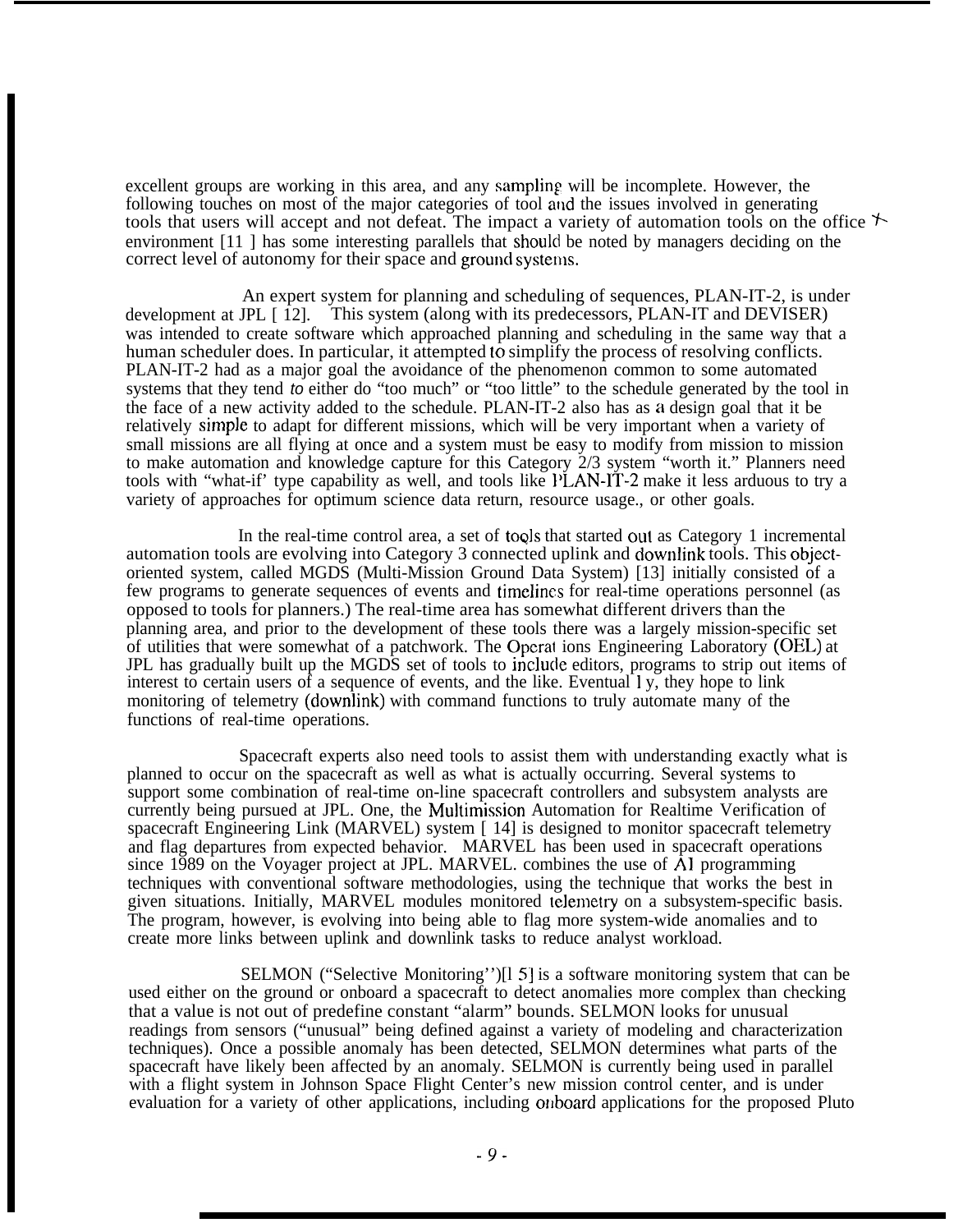Express spacecraft.

The Engineering Analysis Software Environment (EASE) [16] is an environment for development of subsystem-level engineering support tools to analyze telemetry and to review commands before they are sent to the spacecraft. EASE is intended to be common across several missions to enable specialist subsystem engineers to support more than one mission at a time, thus reducing costs to any given mission.

### 3.2. Scheduling Network Resources

The above tools are aimed largely at the users of a particular spacecraft, as they perform the tasks required to fly their machine. However, automation is also crucial in scheduling tracking resources. As has been mentioned above, the availability of resources to return scientific and engineering data or tracking data to the ground often drives schedules for the spacecraft itself. Tools exist both at the user level for determining what resources are desired and for processing the returned data, and at the level of the networks themselves. The rhythms of the major tracking networks' scheduling process drives many other processes in the spacecraft mission operations arena. Two major networks in use today, the TDRSS (Tracking Data Relay Satellite System) and Deep Space Network (DSN) have fundamentally different approaches to scheduling antenna time for their users. The differences are illustrative and bring out important distinctions between different types of appropriate automation under different circumstances, even though superficially the problem being solved might be the same.

The DSN has evolved a system of what can be thought of as "distributed" scheduling," Initial forecasts (from requests made years or months in advance) are put together central] y and distributed. The initial forecast in its entirety is then sent to all schedulers for all projects using the network. The schedulers then trade amongst themselves for any other coverage they may need. If disputes arise, the project line managers become involved, not the DSN. This works for planetary spacecraft where coverage times are very long (eight hour viewperiods are not uncommon), needs are frequently known very large periods of time in advance, and all users are civilian. The automation tool to manage the schedule at the DSN so that the antennas know their schedule is called RALPH [17]. RALPH generates the initial schedule from agreed-upon user rules, and users interface with RALPH to change schedules if they have agreed to swap time or give it up. Late-breaking changes are usually handled verbally. A DSN contact cannot be scheduled too close to its use, (typical project requirements for emergency passes being in the hour or two range) since the process of setting up for a contact is quite manual and different for each spacecraft user, although normally users will stay within special "keywords" that define a standard configuration for them. A given DSN contact may have a large variety of activities in it, specified by a combination of "keywords" . However, this largely manual process makes the system able to deal with emergencies, unusual situations, and the occasional very demanding signal-to-noise situations of planetary spacecraft that might be hours and hours of one way light time away.

Scheduling TDRSS for earth-orbiting spacecraft is fundamentally different. Users schedule time on one of two active TDRS satellites in earth orbit. Since there is a requirement to support both open and military users [18] all users cannot see the. whole schedule. Thus, the schedule stays centralized at all times. Further, since earth orbiter view periods are often quite short, earth orbiters use many contacts per day. The closeness of earth orbiters (with negligible one-way light time) also leads to a more volatile scheduling environment. The system is also shared with the Space Shuttle, which leads to even more variability if Shuttle launches slip. The centralization and sheer volume of contacts, and the tendency for change have lcd to a very different cnviromncnt from the DSN. TDRSS users develop their scheduling requests and send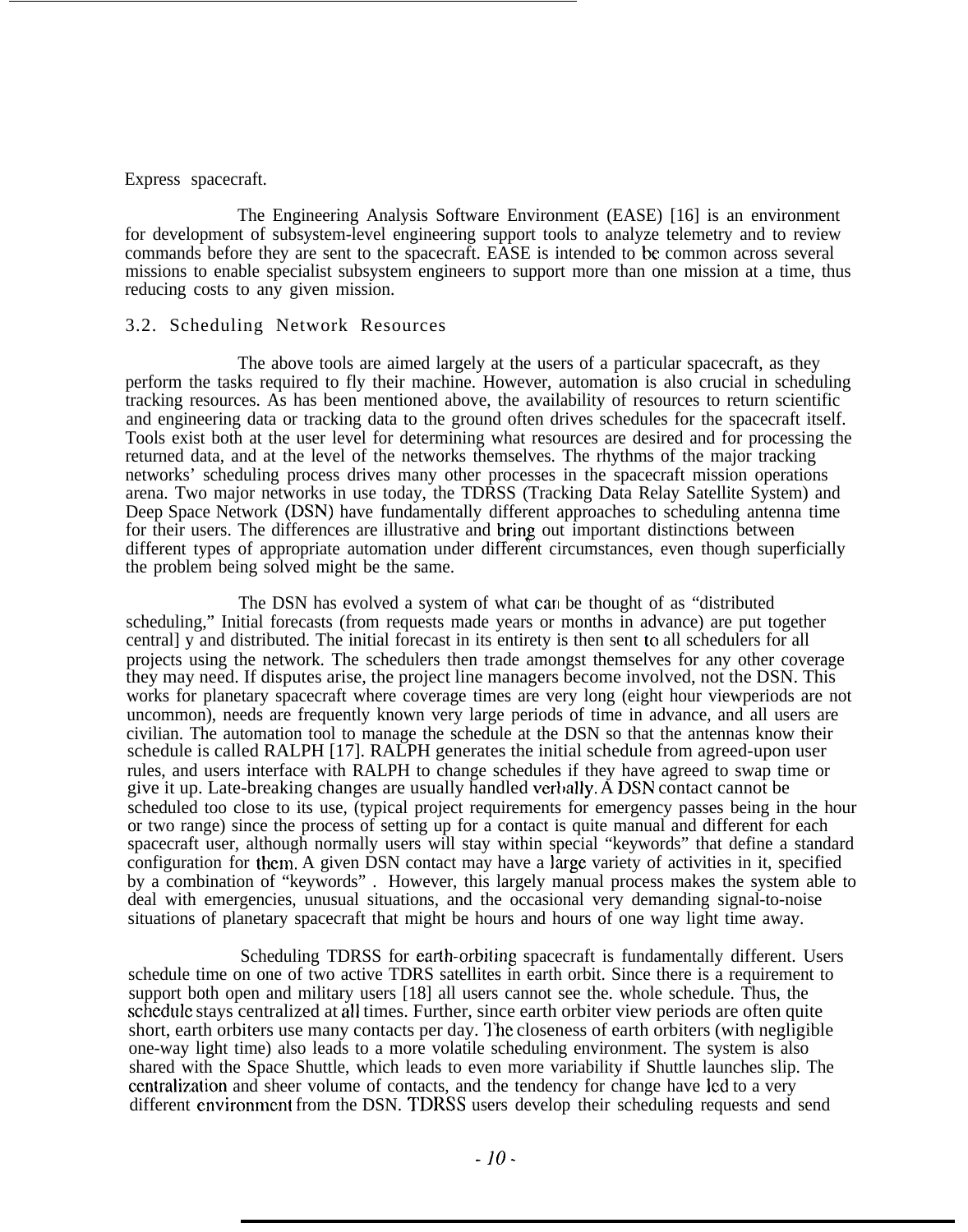them in to a central point electronically. TDRSS'S internal scheduling then develops a forecast schedule, with some combination of verbal and electronic interaction with users. Users must ask for each and every contact explicitly . If changes are desired to a scheduled event, a user talks to a central scheduler and then electronically adds or deletes events as appropriate, which are then centrally confirmed or denied. These events must be taken from a pool of acceptable "configuration codes" which are agreed upon in advance. However, changes to a schedule using these acceptable codes can be made in emergencies up to just a few minutes before an event [19].

l"'

L.

**I**

A user scheduling resources with the DSN will need different tools than will one scheduling TDRSS, since the software systems on the other end are so different. Users interfacing with the DSN's RALPH to date have had relatively simple tools, since the number of contacts is manageable and RALPH requires a straightforward ASCII request line per contact. Most of the negotiation process for DSN takes place off-line, and the lightness of the electronic interface reflects this. Real-time detailed instructions are somewhat separated from the scheduling process: these instructions are prepared in a "keyword file".

For TDRSS scheduling, more information is provided by the user, the format for submission is complex, and the users work in isolation from each other. One tool for users to schedule TDRSS has been developed by University of Colorado at Boulder. The TDRSS Resource Users Scheduling Tool (TRUST) [20] evolved from the OASIS planning and scheduling system tool [21 ] and is currently in use by the TOPEX/Poseidon project at JPL. TRUST allows a user to create and manage a set of TDRSS schedule requests (for the first six months of the mission, about 160 contacts per week, each contact made up of three sepal ate TDRSS services), and checks user schedules against a set of rules in an expert system. It has an electronic "mailbox" that holds schedule deletions coming in from the electronic interface on the TDRSS side of the system, and alerts a user that there is incoming traffic if necessary. Additional interface tools have largely automated the generation of the initial input schedule, except for the occasional "special request" for a specific spacecraft activity.

Recently, it has been discussed that it would be to everyone's benefit if all tracking networks could be "interoperable", meaning a user would schedule more or less functionally and any available tracking resource would fill the need. Obviously, many of the issues involved in building such a system will require careful thought and analysis of the different requirements that have driven the current variety of scheduling systems, TOPEX/Poseidon during its launch period used both the DSN and TDRSS, with contacts from the two networks interleaved, and interesting scheduling issues arose because of the differing approaches and lead times for the two networks. Since data coming into the project was quite different in format from the DSN and TDRSS, complex communications networking and configuration issues needed to be addressed and tested. Writing a "script" and schedule for all parties to accommodate the differing approaches to launch slips and contingency plans showed that while a given spacecraft under special circumstances can be "interoperable", users will need to be flexible and be able to think in several vernaculars to do so for the foreseeable future,

A problem that arises when one tries to create encoded rules for scheduling any restricted resource (such as antenna time, science observations, etc.) is that the rule developers need to get the users of the resource to agree to the written. down, encoded rule that will always be followed by the software in generating priorities, Frequentl y human schedulers and negotiators will "horse-trade" resources to each other with the understanding that "next time they will be paid back." This is difficult to encode in some absolute form, and is a closely related problem to the difficulty mentioned above for fully automated systems that "can't run into the other automated systems in the hall." Finding the correct level of automatic while understanding that at some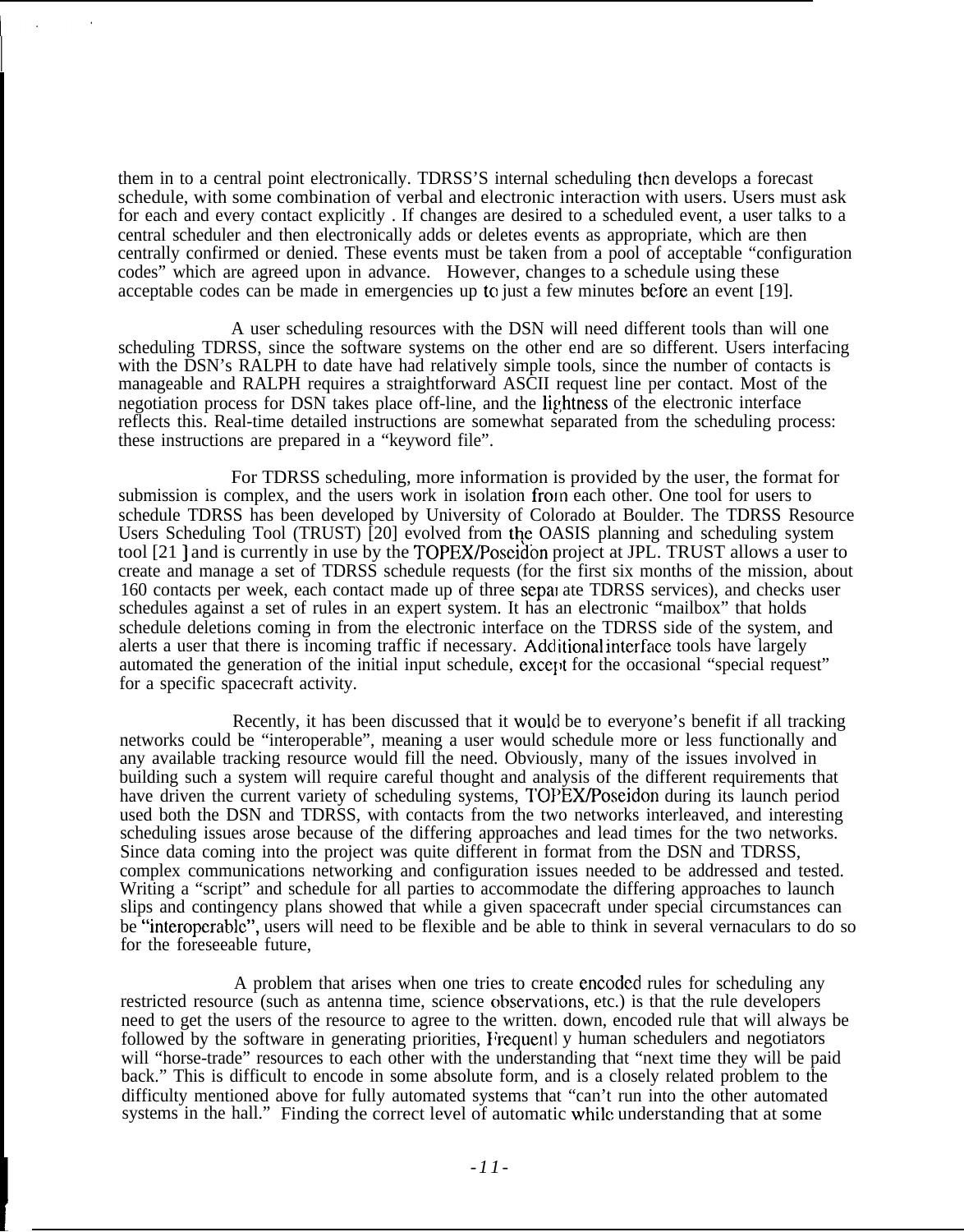point human intervention may be necessary to soften some of the "absolute encoded rules" is a key to user acceptance and long-term viability of such a system.

### **3.3. Onboard automation issues**

What does automation ultimately mean for a "spacecraft user"? If spacecraft is "fully automated" who is "the user"? Should an autonomous spacecraft "do science" and just "call in" if it finds "something interesting"? (How would communication antennas on the ground know this?) These questions have partially been addressed previously in this paper. However, any attempt to truly automate onboard will need to address these issues early in their overall software design. The ground system automation, if any, will need to flow information smoothly from the onboard system.

One particular issue out of these general ones is: what at does it mean to "sequence" an automated spacecraft, particularly one in an unpredictable environment? A regime in which this is particularly interesting is for a planetary rover at some appreciable light-time distance. For rovers, some of the when-is-automation-worth-it arguments become somewhat reversed from other spacecraft. For many spacecraft in a relatively benign and predictable environment, onboard autonomy means a lot of information needs to be provided to the system from the ground to achieve goals, However, a rover which is spending a lot of its time dealing with a local environment in turn would have to pass a high bandw;dth of information back to earth (thus requiring a lot more tracking network scheduling, thus requiring more scheduling on the ground....). However, rovers are also operating in a more difficult-to-predict environment than is a spacecraft in orbit and so it is more difficult to define all cases, and so automation tradeoffs must be undertaken particularly carefully here.

Ironically, in current spacecraft, there is one area of onboard "autonomy" which is more or less generally accepted: the "save-yourself" routines of onboard fault protection. This means that most onboard automation is designed for the times when the spacecraft is the least predictable (i.e., in the presence of at least one and possibl y more faults.) If onboard automation can be trusted during anomalies, why not for routine work? Fault protection is supposed to be "reflexive" act ion of the spacecraft for which there is no time for ground intervention before spacecraft damage would occur. Other spacecraft actions are "voluntary" and as such can wait for human intervention. A future trend might be to allow more and more routine spacecraft operation to fall into the realm of "reflexes" and fewer and fewer under direct ground control. The fact that onboard automation has dealt with many spacecraft anomalies over the years is also a powerful argument to counter the legitimate concern that in the presence of a cascade of anomalies the onboard system might not be able to cope. A spacecraft, no matter how autonomous, will always have to have an "I give up" mode in which it determines it is hopelessly confused and waits for help, and if it is talking to an autonomous ground system that system as well probably should kick in a "human needed" alarm at that point as well. The discussion of what "that point" is in an individual case will drive many ground and spacecraft design discussions in the coming years.

### 3.4. **Navigation and autonomy**

For current interplanetary spacecraft, it is frequently the case that navigation (knowing where the spacecraft is) is done on the ground, while attitude determination (knowing how the spacecraft is pointed in three-dimensional space) is done largely onboard or a mixture of onboard and ground-based. Particularly for spacecraft with high navigation precision requirements, large amounts of tracking data may be requ i red. An autonomous spacecraft would probably still need some navigational updates from the ground, although there is now discussion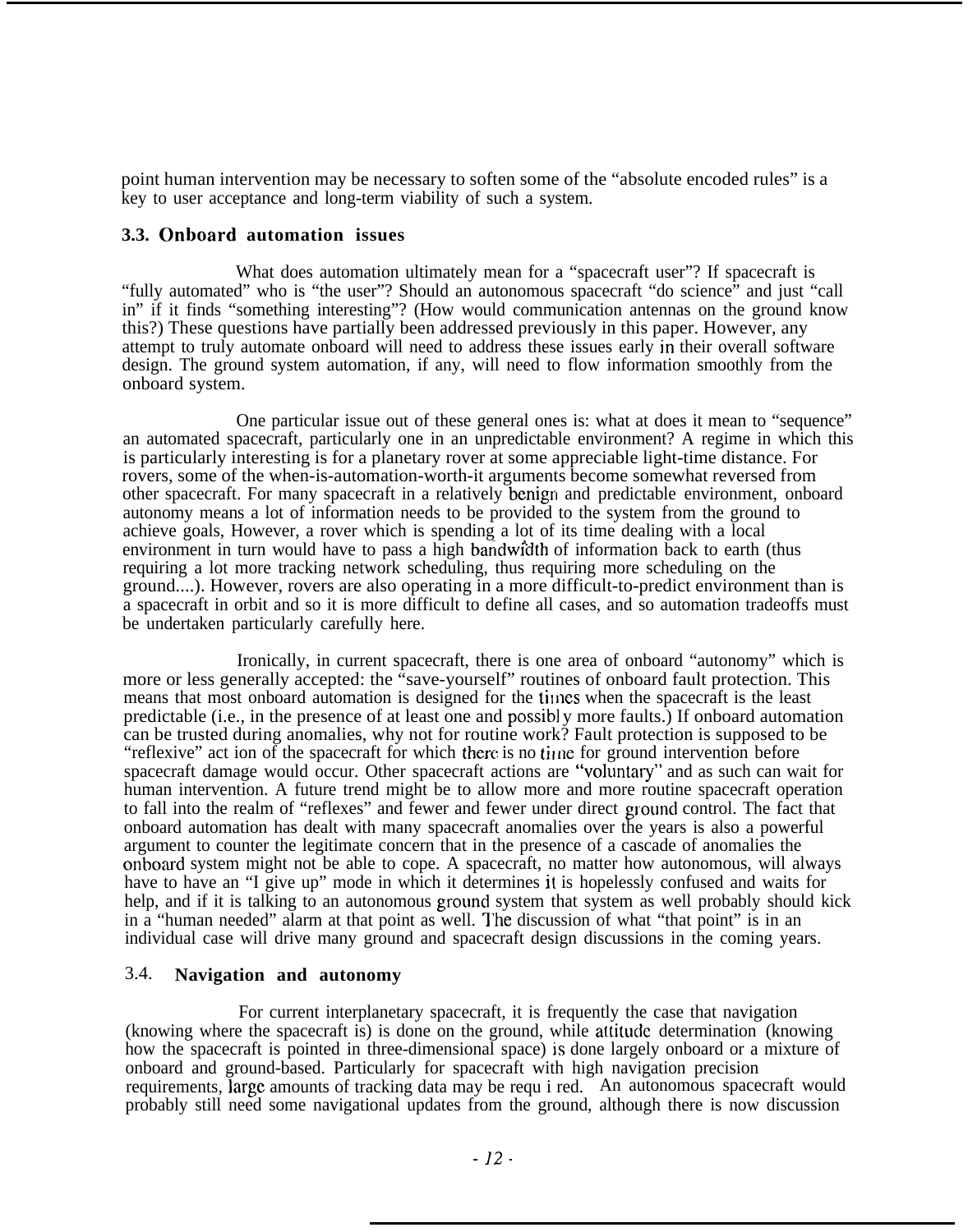of various techniques for purely onboard navigation. However substantial requirements for onboard navigation capability or complex attitude determination situations might drive up onboard computing requirements and complexity, with consequent increases in complexity of other onboard software.

### 3.5. Simulation

Since many spacecraft to date have been flown in a very non-autonomous way, it has been very valuable to simulate very precisely what is about to occur onboard the spacecraft, perhaps at the bit level. Spare onboard computers can also be used to run sequences before they are sent to the spacecraft to check for logic errors. This sort of very detailed simulation is excellent for ensuring the success of one-shot encounters that must not fail if science data is to be taken (such as the Voyager planetary encounters, or the orbital insertions of the Magellan Venus orbiter.) It is also useful for validating a routine set of repetitive con imands that will then be used over and over again for taking data. As onboard processors get mole and more powerful, however, it gets harder and harder for a ground based processor to run faster than real-time and to "keep up with" simulating al 1 processes before they are sent *to* the spacecraft for execution.

Simulation for an autonomous spacecraft might be thought of as more of a "trainer" for the spacecraft than as a "simulator" per se. The current practice of trying to simulate every spacecraft action is like trying to simulate flight 847 from 1.OS Angeles lnternatiomd to New York's Kennedy Airport on Tuesday December 12-- it cannot be done to any valid level if the environment is not fully predictable. Flight simulators try to go through every "path" a pilot's "software" might reasonably be expected to experience, w] Iich might be a better model for autonomous spacecraft. This means that simulators would be used mostly pre-launch, or to test changes in onboard autonomous algorithms.

#### 3.6 Software test and validation

To determine the correct amount of automation it is necessary to define the areas in which software is a possible risk and to examine whether that risk is acceptable. Software by its very nature is difficult to test completely, since it is very difficult (if not impossible) to anticipate every situation that will occur in the life of the software, including all the possible overlaps and combinations of special cases. At the moment, since software tends not to bc fault-tolerant and to be very non-physical, the safety of complex systems can hinge on single logic branches that are incorrect. A variety of researchers have worked for some time to understand the problems inherent in real-time control software (such as a spacecraft flight software and sequence.) There are discussions of the issues and relative merits of different testing techniques for various situations in Nancy Leveson's work[22].

SOmc other techniques with application to determining the correctness and safety of a set of spacecraft commands is described have been developed by Robyn 1,utz [23]. These techniques allow algorithmic checking of one or more asynchronous processes against timedcpcndcnt constraints. That is, in a spacecraft example, if a sequence (one process) was running and three or four fault protection routines (three or four other processes) kicked in for some reason asynchronously, these techniques could tell a user if any user-specified time constraints would be violated. The user would specify constraints in the nature of "component A must not turn on within five minutes of Component B". These techniques could determine if there were any combinations of start times of the processes which would then violate these constraints. Test techniques like this may make spacecraft designers more comfortable with more asynchronous, autonomous onboard operations.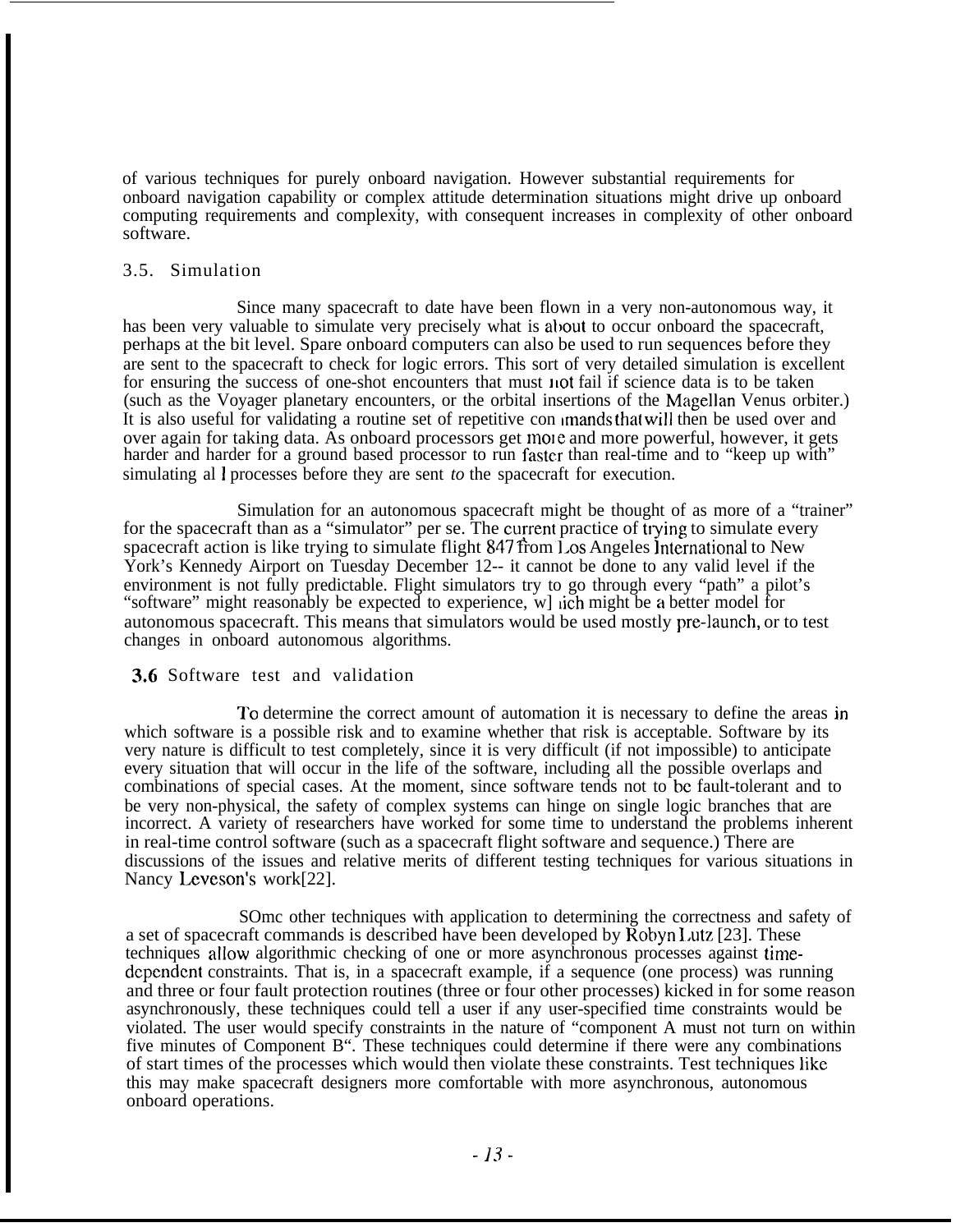Another validation technique is formal specification of a flight system. Projects typically develop "flight rules" (a subset of which are the type of temporal constraints alluded to above) which are then checked by some means before comparison are sent to a spacecraft. Techniques for specification and verification of software ale being developed in many quarters to deal with issues of validating critical software, These techniques are being implemented to check flight rules of spacecraft [24], A finite-state-machine model of the instrument is developed. The states of the spacecraft are the states of the finite-state machine, and spacecraft commands cause a spacecraft to transition between these states. The tinite-state machine representation can be made into a table of states and commands, called an "action table", which can then show what happens for each command in each state. Using these representations, constraints can simply be stated in an English-1ike form. This representation also lends itself to ease of entry of constraints and models, making it possible that there could be personal automation tools which each analyst could easily modify to do his or her own checks, analogous to a spelling checker in a word processor which has everyone's own particular words, acronyms, etc. encoded in it. A version of this system, called the Specification and Verification Environment (SAVE) has been implemented on a parallel computer and is currently being implemented on a sequential computer to verify TOPEX/Poseidon sequences before uplink [25].

## 3.7. **Distributed and parallel computing and advanced networks \**

Automation tools on the ground or in space may require substantial computing resources. Higher computing speed in ground systems allows users a means to get away from "batch processing" of spacecraft command files. If verificat ion and validation tools for spacecraft commands are fast enough to be interactive, then users will tend to allow a machine to do checking for thcm and will be able to use their own time more effectively. This is analogous to the days of programming on cards. When a large batch run would take overnight, users would spend a lot of time tinding their own syntax or logic errors on cards before handing them in. Now, most programmers let compilers find most of their syntax errors without lengthy searches through the code.

Recent trends indicate that a cost-effective, fault-tolerant method for obtaining high computing power is to use distributed and/or parallel computing. Distributed computing uses several workstations or other computers, each of which is somewhat autonomous, to solve a computing problem in concert. Parallel computing also uses several computers in concert to solve a problem, but usually in much more tight synchronization, and usually with just one interface for a given user, Many computing problems in mission operations lend themselves to parallel and distributed implementations [26] [27] and some implementations of prototypes have been achieved. More will be expected as more programming tools are available and wider acceptance of these computing systems occurs.

There has been much recent interest in distributed mission operations as well [28]. In a distributed mission operations environment, different portions of the flight team reside in different geographical areas. If the operations team becomes very scattered and many projects begin to operate this way, a demand for high-speed and high-banclwidth networks will arise to carry all the data and commanding, Electronic mail and other efficient means of canying information quickly to dispersed individuals will also see an increase in demand in this environment. Security issues will become very important as well to prevent unauthorized commanding or interruption of the legitimate commanding process. For small missions, to distribute or co-locate the operations team will begin to be a very important trade and cost driver since even a very efficient distribution system costs something and requires some amount of central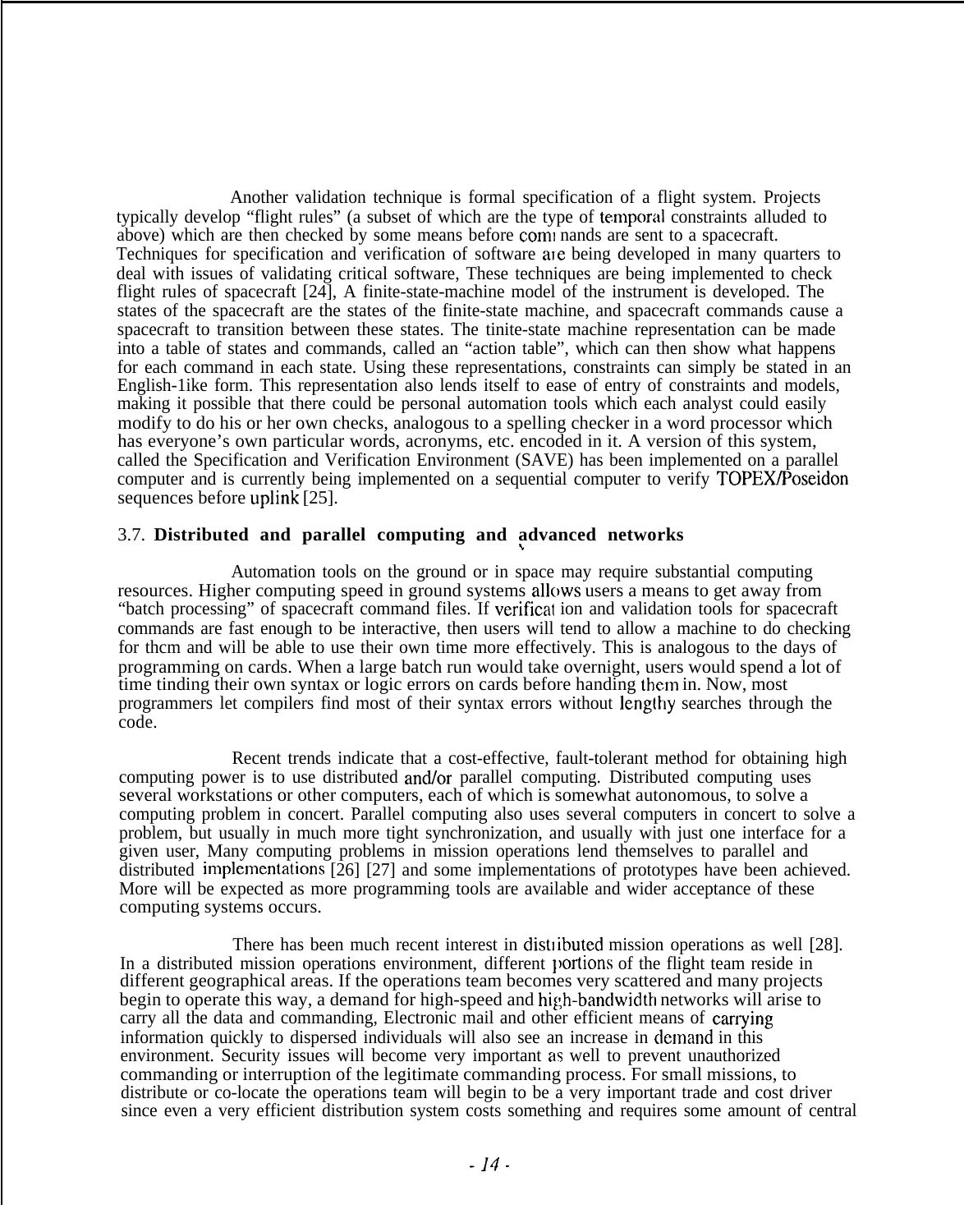coordination. It may evolve that small missions will all share common central coordination facilities, with some of their operations teams remaining at their home institutions.

A final challenge to the automation community is the need to come up with newer and faster algorithms for autonomous systems. The computational fluid dynamics community has for some time been limited by the hardware available for compute-intensive three-dimensional modeling. It has often been pointed out that computing speed due to hardware improvements alone has been nearly exponentially increasing for many years. However, it is less well known that in the scientific computation community, computing speed improvements have been increasing independent y more quickly due to algorithmic improvements alone [29]. Search and reasoning algorithms need to have the same kind of "grand challenge" emphasis placecl on them as has been placed on the more traditional finite-difference and finite-element methodologies in "scientific computing" to enable autonomy with reasonably sized computing hardware, particularly faulttolerant parallel and distributed hardware,

Novel hardware and new microelectronics also may have revolutionary impacts on future spacecraft. For example, neural networks computing chips might allow for innovative reasoning and sensing algorithms. High-speed massive memory onboard might allow for high flexibility of data return compared to the current slow tape-management systems required. More fault-tolerant hardware and software might enable missions that might be too high-risk otherwise. \

#### 3.8. **Data archive, retrieval and visualization**

One frequently-neglected technology area that can make an enormous cost difference to a project is the choice of technology to save science data from the spacecraft and make it accessible-to scientific users. As more and more spacecraft start flying, and each of them produces more data, reliable and inexpensive storage technology will become a larger fraction of the cost of an individual project. Database management techniques and high-speed access devices, as well as compact media, will be essential to avoid drowning future generations in seas of obsolete-format magnetic tape !

#### 3.9 **Microspacecraft**

Another technology area is the use of microspacecraft (fig.  $6$ ). Since these spacecraft have very severe limitations on power, mass, and volume, much advantage can be taken of judicious usc of new technology. Since part of the idea is that there bc large numbers of these spacecraft flying at once, it would be helpful if each of thel n did not need excessive "care and feeding." This would tend to drive toward some autonomy, and since the spacecraft will be simple quite high degrees of autonomy might work well in this area.

## 4. **Conclusions**

This paper has summarized some existing trends in spacecraft mission operations, particular in the areas of autonomy and ground software. Some major themes have arisen in the course of this discussion. One is that it is essential when developing a mm-e automated or partially automated system that the entire end-to-end design be considered, including designing spacecraft to be easier to fly (and to diagnose during failures). Although this paper has focused more on the uplink operations, it will also ease automation of downlink operations if data collection can be designed so that data is easier to process, analyze, distribute and archive. This link between uplink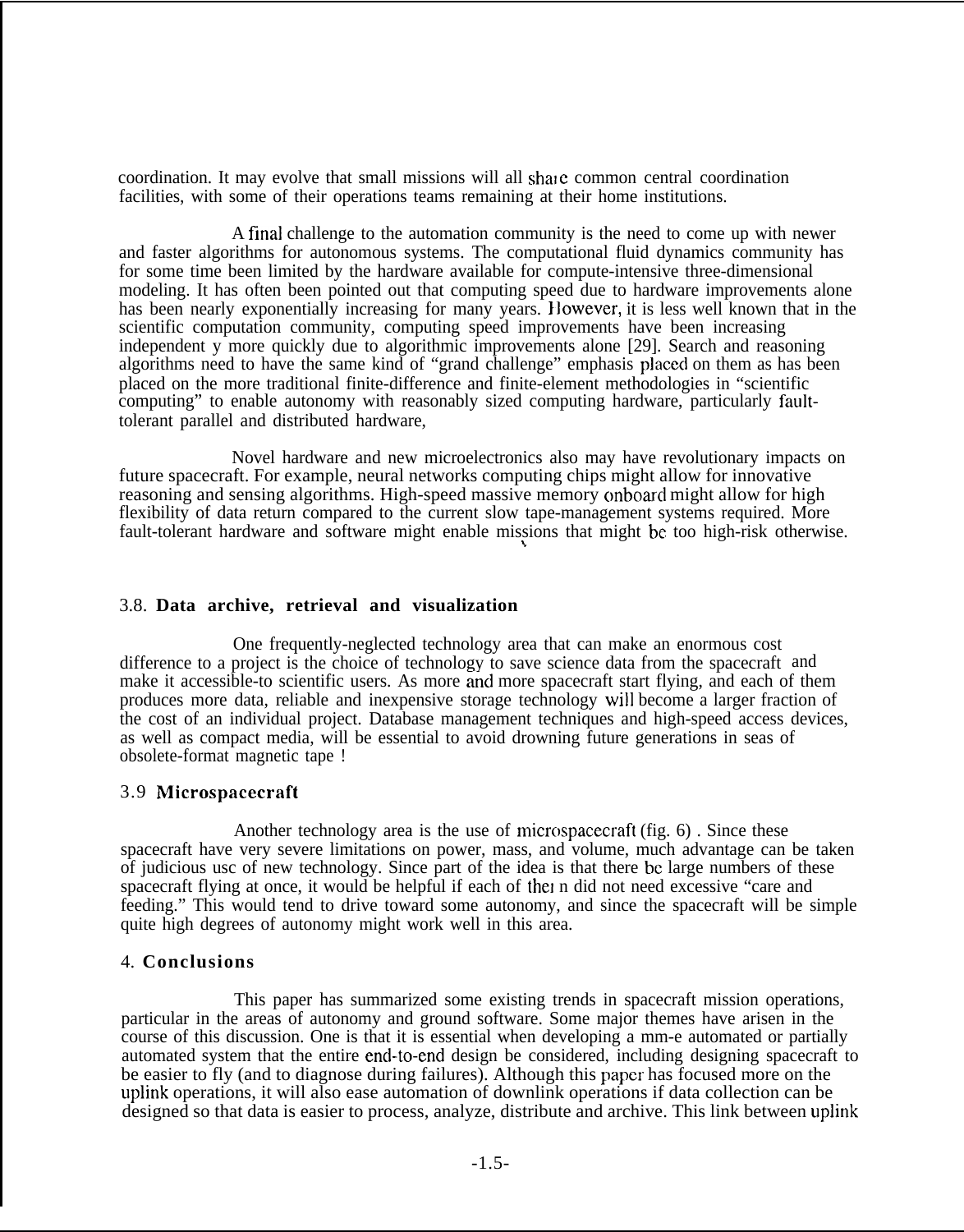and downlink design will be crucial in new, complex yet cost-conscious spacecraft operations, and will make it more and more essential that all hardware and software requirements are clearly defined early on in the design process.

As robot spacecraft get smarter, flying them gets more and more like training a pilot than programming a computer. The community must establish that the pilot is "trained" adequately and have the "training" and "continuing certification" costs be more like that of a Cessna pilot than a space shuttle pilot. Interfaces with any remaining human users must be considered as well [30]. The research community needs to concentrate effort on the technology areas outlined in this paper, as well as many others, for this to happen.

Finally, the research community cannot develop technology alone. The flight community must make their technology needs clear, and then accept solutions as soon as they are reasonably mature. A similar relationship exists between clinical medicine practitioners and the research biomedical community. Normally, a general practitioner is a long time removed from current laboratory results, and is somewhat dependent for dissemination of results from laboratories and approval of new treatments after clinical trials by the FDA. In fact, it is difficult if not impossible and illegal (particularly in the current malpractice environment) for a clinical practitioner to sjmply try most new techniques, even if he or she were aware of them. The biomedical community relies heavily on programs to conduct clinical trials that cross over from the research community into clinical practice. Recently, the customers of the clinical world have complained that the process of moving new technology is taking too long, is too unwjeldy, and too expensive.

Flight operations needs to develop its own high speed system of allowing "clinical trials" of new technology. There must be new technology incentives for flight projects, so that managers are not afraid of "malpractice" problems should they try a new approach. Right now, crossover research and operations organizations tend to be somewhat homeless and lacking in real positions on either side of the fence. There are several reasons for this, in addition to the direct analogies to the medical situation. Research organizations tend to be small organizations with much emphasis on publication and on novelty of algorithms and concepts. There is a strong connection of individuals with concepts, and usually only funding fol small prototypes of any idea. Competition for funding is intense, and hierarchy and formality of organizations tend to be minimal.

**I**

I

Operations organizations, however, are designed to bc hierarchical and to somewhat rigidly define functional boundaries to avoid cl aos, since most flight projects are very large compared to most research endeavors and hence need more structure. However, this means that researchers with ideas that would, for instance, consolidate five flight functions must gain acceptance by all users all the functions. Then, the different organizations would need to decide which of the five organizations would now run the consolidated tool. Needless to say, this is not easy, and automation efforts in particular sometimes die since they are not accepted by enough parts of a system to be "worth it."

Similarly, flight projects tend to think in terms of "positions" instead of individuals, and frequently documents are unsigned or signed by an organization. '1'hjs means that publishable work (usually, the only recognition of legitimacy in the academic world) will frequently be lost by a research person who lives as part of the necessarily-large team on a flight project for any length of time. Likewise, a flight project person who moves to do research for a while may be viewed as without adequate "real" experience to enter flight operations at a level similar to the one he or she occupied in an academic setting. This makes jt very difficult for people to transition easily back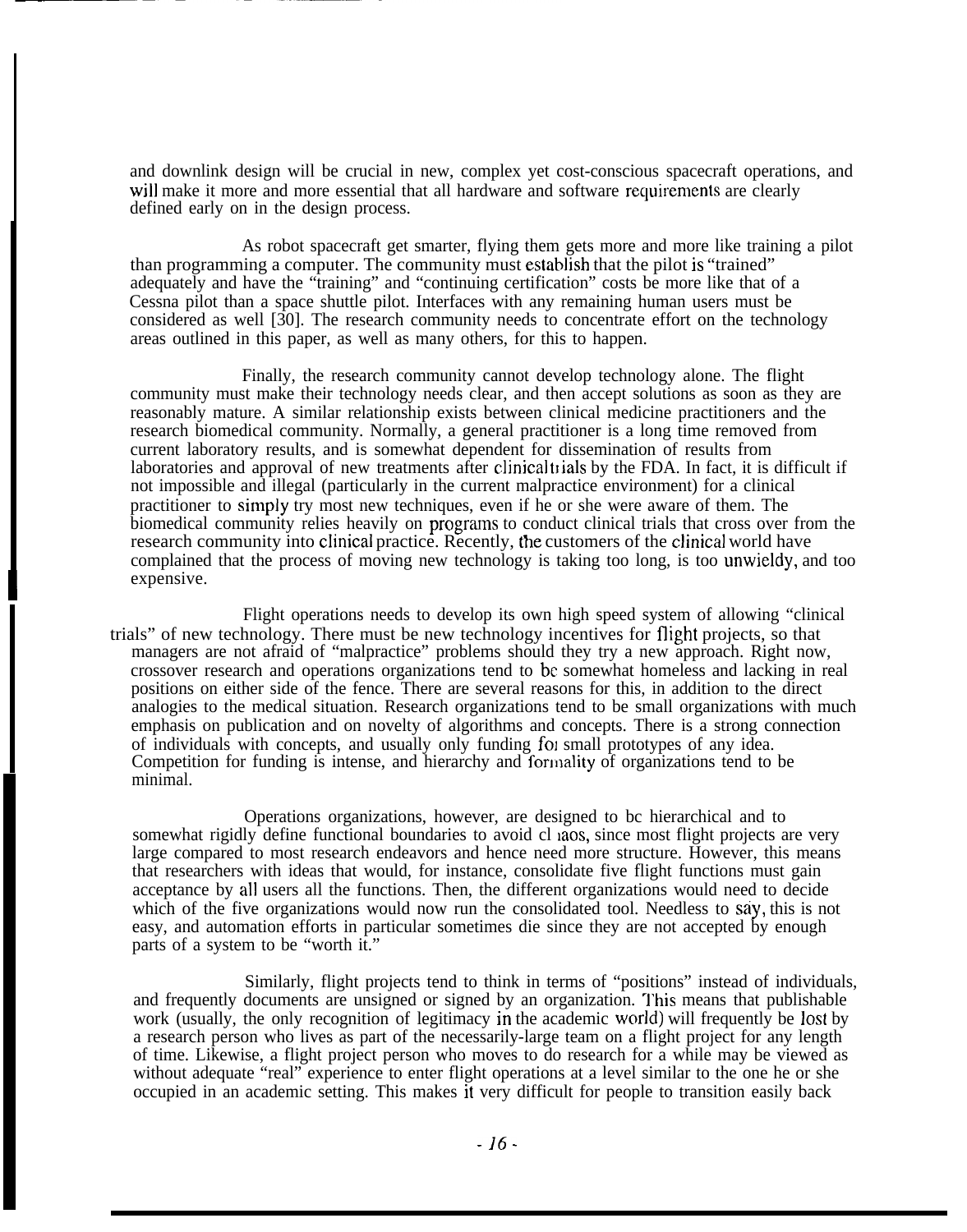and forth to make academics aware of "real problems" and flight projects aware of the availability of technology that could be transfemed.

There are no easy answers for these cultural difficulties, and the only long term solution is open-mindedness and willingness to take chances on both sides. It is essential for the future of mission operations that these cultural differences be worked out. Similar dichotomies exist in most industries, and the competitiveness of our space program and the rest of our economy depend upon it as we move into the next century.

#### 5. The Future

Automation is an area of significant effort in a variety of sectors, and hence it is difficult to reliably predict where the field will be in five, ten, and fifteen years. However, the sheer number of spacecraft being launched in the cornmerci al sector would tend to indicate that some spacecraft-management software will be developed in the short term (5 years) to allow large constellations to be managed by a reasonable number of people. Whether this software will be ground or space-based is less clear, however. Commercial satellites are in earth orbit, where the light time is short and the disadvantages of ground-based automation are few. For planetary spacecraft, the trend is for more aggressive onboard automation. Some of the technology developed over the next five years for planetary spacecraft -- for onboard navigation and attitude control, for example -- may then migrate to the earth-orbiter sector over the following five years. If significantly more compute power is available over time, more automation might begin to migrate onboard, leading to the possibility of "no-uplink" spacecraft for some applications in the fifteen-year timeframe.

#### *6.* **Acknowledgments**

The future of mission operations will be enhanced with the work of many researchers and flight operations personnel working together. This paper drew heavily on the work of the authors cited below, many of whom made time available to discuss their work in addition to their published descriptions. Several contacts essential to the development of the paper were made on the "Systers" computing electronic mail forum, managed by Anita Borg of the Network Systems Laboratory of the Digital Equipment Corporation. Finally, invaluable discussions with Kathryn Weld, Sanford Krasner, Richard Doyle, Dennis Page, Robert Gustavson, Leon Alkalaj, Karl Schneider, Joseph Spitale, Bridget Landry, Robert Stiver, Frank Salamone, Kevin Miller, and David Collins, all of JPL; with Gregory l'icard of Telos; and with a variety of others too numerous to mention were helpful in solidifying the ideas presented in this paper. Any incorrect interpretation of their views of mission operations are those of the author alone. Some of the work in this paper was performed by the Jet Propulsion Laboratory, California Institute of Technology, under contract to the National Aeronautics and Space Administration.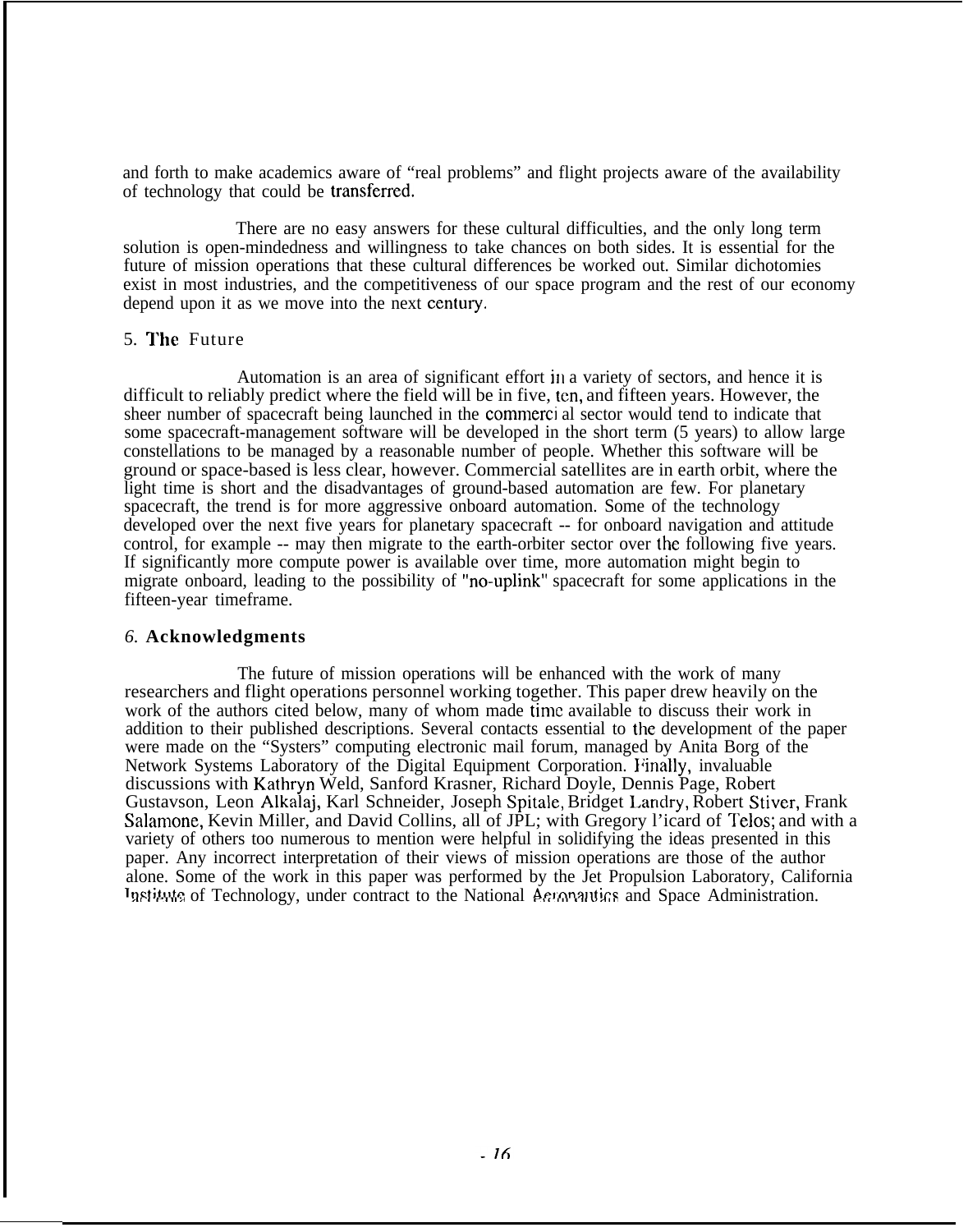### 7. References

- $\mathbf{1}$ Burrows, W. E., Exploring Space: Voyages in the Solar System and Beyond. Random House, NY.  $(1990)$  p.78.
- $\overline{2}$ Ibid., p. 147-174.
- $3<sup>1</sup>$ Hunter, M. W., and Moll, R. L., "Future Interplanetary Unmanned Space Missions." in Future Space Program and Impact on Range and Network Development, v. 15 of AAS Science and Technology Series, Morganthaler, G.W.  $(cd)$  p. 114.  $(1967)$
- $\overline{4}$ Ibid.
- $5\overline{)}$ McCaw, C., Tuck, E. F., Daggatt, R. W., Davidson, T. W., Tobey, M. L., "Application of Teledesic Corporation for a Low Earth Orbit Satellite System in the Fixed Satellite Service." U.S. Federal Communications Commission (FCC) frequency license filing, Washington DC. March 21, 1994.
- 6 Owre, S., Rushby, J., Shankar, N., von Henke, F., "FME '93: Industrial-Strength Formal Methods," p. 482-500, Odense, Denmark. Volume 670 of Springer-Verlag Lecture Notes in Computer Science. (April 1993).
- Hughes, D., Dornheim, M. A., "Accidents I Virect Focus on Cockpit Automation" p.  $7\overline{ }$ 52-60; Hughes, D. " Incidents Reveal Mode Confusion", p. 56; Dornheim, M. A., "Dramatic Incidents Highlight Mode Problems in Cockpits." p. 57-59; Dornheim, M. A., "Modern Cockpit Complexity Challenges Pilot Interfaces.", p. 60-62; Scott, W. B., "Certification Officials Grapple with Flight Deck Complexity." p. 64-65. All in Aviation Week and Space Technology, 142:5 (30 January 1995).
- 8 Phillips, E. H., "NTSB: Mode Confusion Poses Safety Threat". Aviation Week and *Space Technology*, **142:5**, 63-64 (30 January 1995).
- 9 Sparaco, P., "Airbus Seeks to Keep Pilot, New Technology in Harmony". Aviation Week and Space Technology, 142:5,62-63 (30 January 1995).
- $10\,$ Hughes, D., "Fly-by-wire 777 Keeps Traditional Cockpit." Aviation Week and Space Technology, **142:18**, 42-48 (1 May 1995).
- Hirschman, R. A., "The Effect of A Priori Views on the Social Implications of  $11$ Computing: The Case of Office Automation." ACM Computing Surveys, 18:2, 165-196 (June 1986).
- Eggemyer, W. C., and Cruz, J. W., "PLAN-IT-2: The Next Generation Planning 12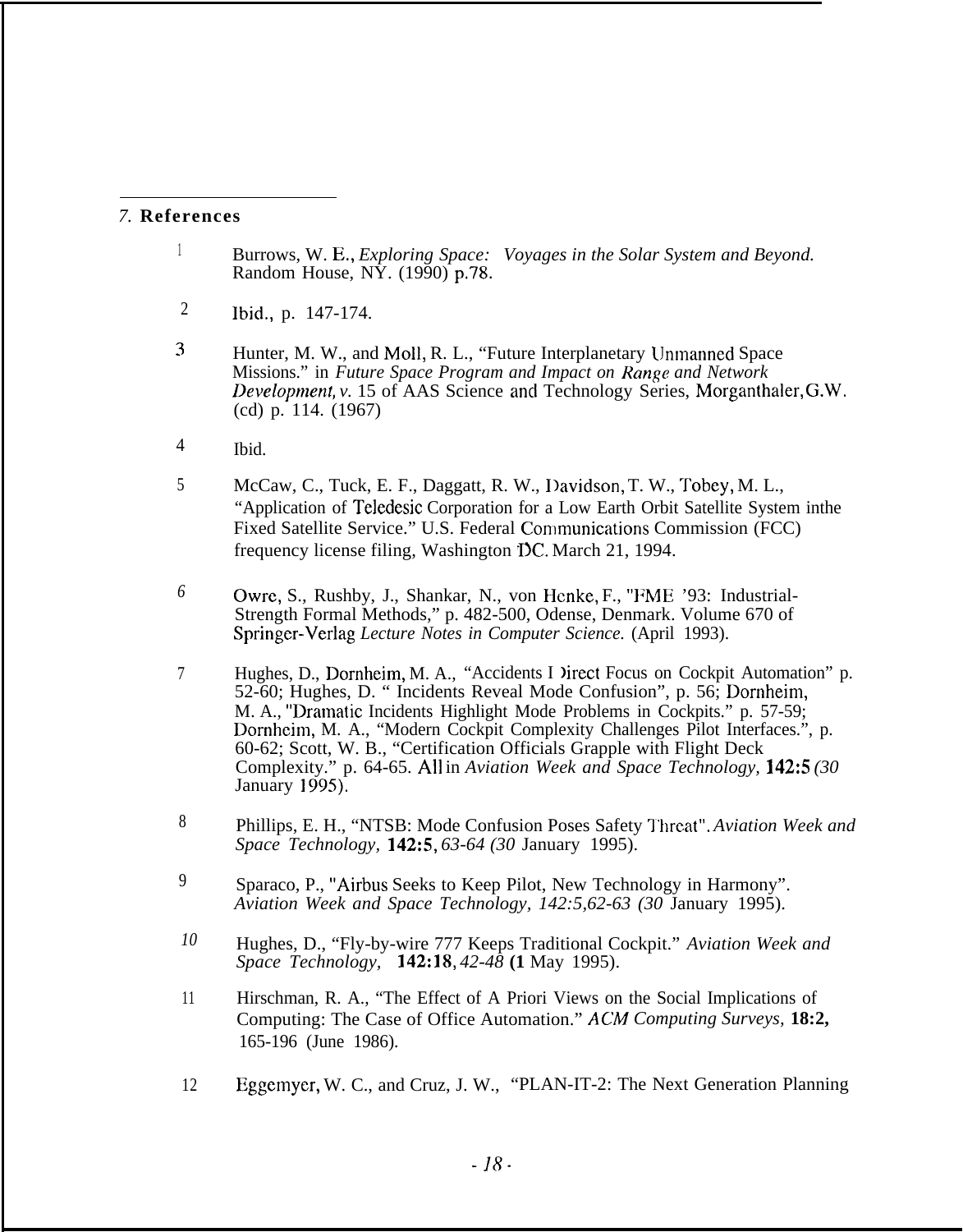and Scheduling Tool." *Telematics and Informatics*, 7:3/4, 189-207 (1990).

.. ——— ———— — \_—— —

- *13* Murphy, S. C., Miller, K. J., and Louie, J. J., "Object-Oriented Technologies in a Multi-Mission Data System." Presented at SpaceOps92 conference, Pasadena CA Nov 17-20, 1992; in conference Proceedings (1993).
- 14 Schwuttkc, U. M,, Quan, A. G., Angelino, R., Childs, C. L., Veregge, J. R., Yeung, R, Y., and Rivera, M.B., "Marvel: A Distributed Real-Time Monitoring and Analysis Application." in Scott, A .C., and Klahr, P. (eds) *Innovative Applications cfArt&ial Intelligence 4,* AIAA Press and MIT Press joint publication, 1992.
- 14 Doyle, R. J., Chien, S. A., Fayyad, U. M., Wyatt., E. J., "Focused Real-time Systems Monitoring Based on Multiple Anomaly Models. " International Qualitative Reasoning Conference (QR 93) Eastsound, WA, May 1993.
- 16 Bahrami, K. A., and Harris, J., "An Advanced Environment for Spacecraft Engineering Subsystem Mission Operations." Paper 929101, *Vol. 1: Aerospace Power, SAE/AIAA 27th Intersociety Energy Conversion Engineering Conference Proceedings,* IECEC 1992, San Diego, CA 3-7 August 1992.
- 17 Durham, R., Reilly, N.B, Springer, J. B., "Resource Allocation Planning Helper (RALPH): Lessons Learned." *Telematics and lnformatics, 7:3/4,* 189-207 (1 990).
- 18 Happcll, N., Moe, K. L., Minnix, J., "Scheduling the Future NASA Space Network: Experiences with a Flexible Scheduling Prototype." Presented at SpaceOps92 conference, Pasadena CA Nov 17-20, 1992; in conference Proceedings (1993).
- 19 Networks Technical Training Facility, "TDRSS Constraints and Scheduling Procedures." STDN document 1153.4, Goddard Spaceflight Center, January 1992.
- 20 Laboratory for Atmospheric and Space Physics, "TDRSS Resource User Scheduling Tool (TRUST) User's Guide." University of Colorado at Boulder, Boulder Colorado (1992).
- 21 Thalman, N., Sparn, T., Jaffres, Gablehouse, D., Judcl, D., and Russell, C., "AI Techniques for a Space Application Schcudling Problem." 1991 Goddard Conference on Space Applications of AI, NASA Conference Publication 3110.
- 22 Leveson, N. G., "Software Safety: What, Why, and I1ow." *A CM Computing Surveys,* **18:2, 125-164 (June 1986).**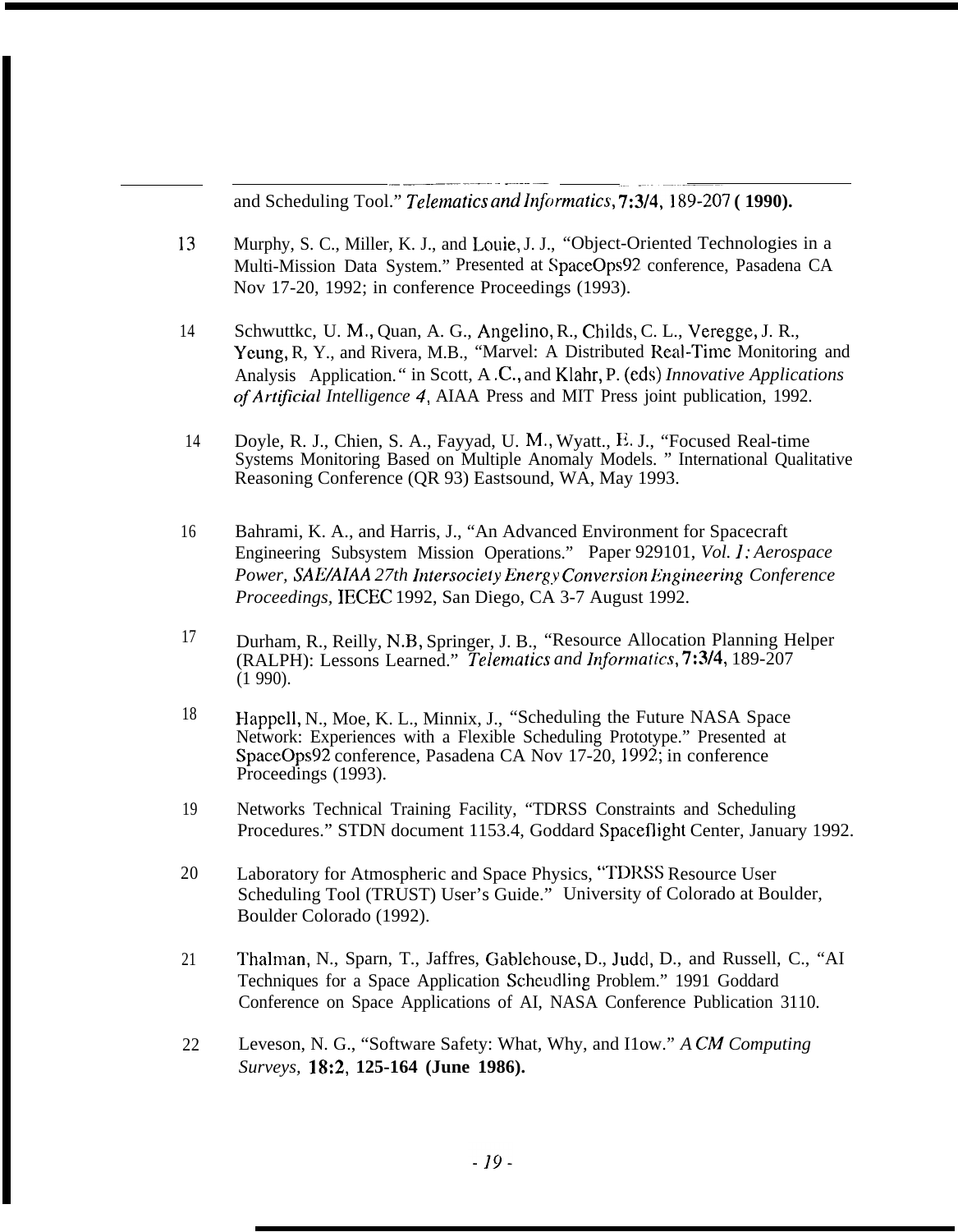23 Lutz, R. R., and Wong, J.S.K, "Validating System-Level Error Recovery for Spacecraft." American Institute of Aeronautics and Astronautics AIAA-91-37 14- CP, 1991.

— — . ..— — \_——

- 24 Alkalaj, L. J., "Towards a Specification Language and Programming Environment for Concurrent Constraint Validation of Spacecraft Commands," JPL Internal Report, July 1992.
- 25 Horvath, J. C., Alkalaj, L, J., Schneider, K. M,, Amador, A. V,, and Spitale, J. N., "The 'Instant Sequencing' Task: Toward Constraint-Checking a Complex Spacecraft Command Sequence Interactively." Presented at SpaceOps92 conference, Pasadena CA Nov 17-20, 1992; to appear in conference Proceedings (1993).
- 26 Horvath, J. C., and Perry, L. P., "Hypercubes for Critical Spacecraft Command Verification." AIAA Paper 90-5095, presented at AIAAINASA 2nd International Symposium on Space Information Systems, Pasadena, CA , 17-19 September 1990. Also Schwuttke et.al., ibid.
- 27 Hull, L., Hansen, E., and Sparn, T., "Distributed Planning and Scheduling for Instrument and Platform Operations." AIAA Paper 90-5089, presented at AI AA/NASA 2nd International Symposium on Space information Systems, Pasadena, CA , 17-19 September 1990.
- 28 Wall, S. D., and Ledbetter, K.W. *The Future of Mission Operations Systems.* Taylor and Francis, London, 1991, Chaptej 8.
- 29 Office of Science and Technology Policy, Federal Coordinating Council for Science, Engineering and Technology, Committee on Physical, Mathematical, and Engineering Sciences, "Grand Challenges: High Performance Computing and Communications: A supplement to the Fiscal Year 1992 Budget of the President of the United States." Published by National Science Foundation, Computer and Information Sciences and Engineering, 1800 G St NW, Washington DC. (1992).
- *30* Hartson, H.R., and Hix, D., "Human-Computer lnterfacc Development: Concepts and Systems, " *ACM Computing Surveys*, 21: 1, 5-92 (March 1989).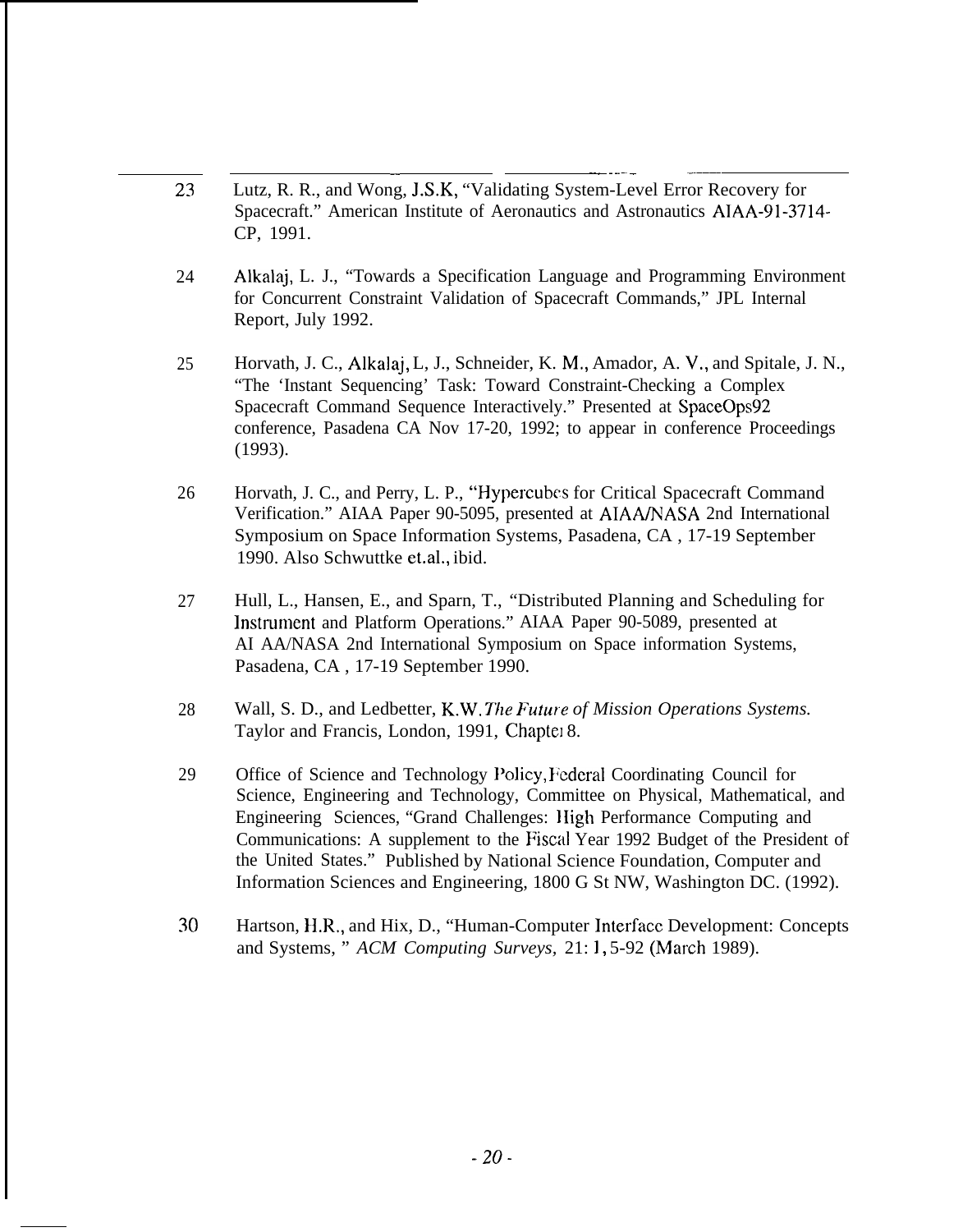# FIGURE CAPTIONS:

Figure 1. The Mars Pathfinder lander and rover.

Figure 2. Closeup of the the Pathfinder rover.

Figure 3. Trends in automation level and associated parameters.

Figure 4. One-way light times at some mission times of interest.

 $\bar{\mathbf{v}}$ 

Figure 5. Categories of automation systems.

Figure 6. A microspacecraft.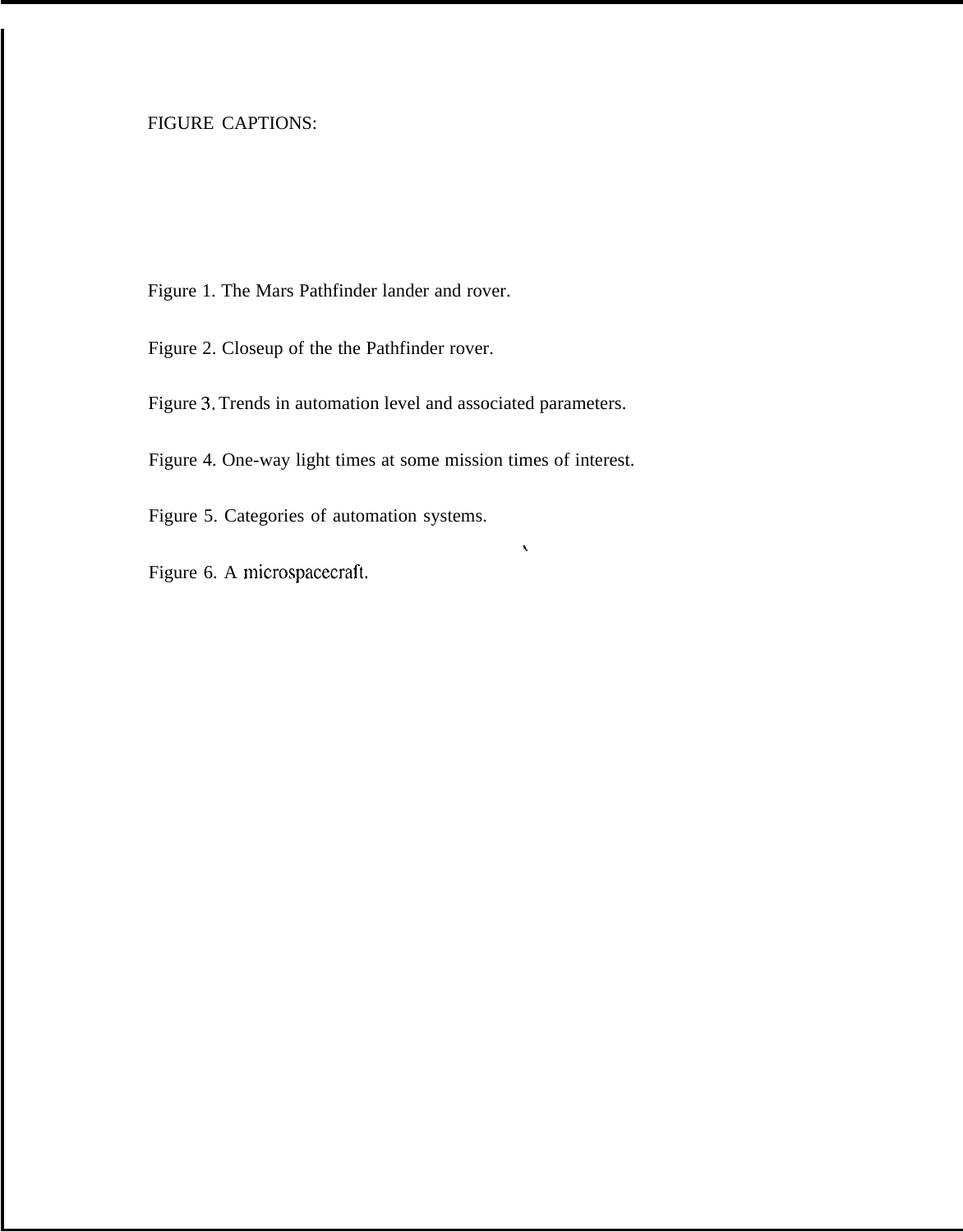

المحاملات للموار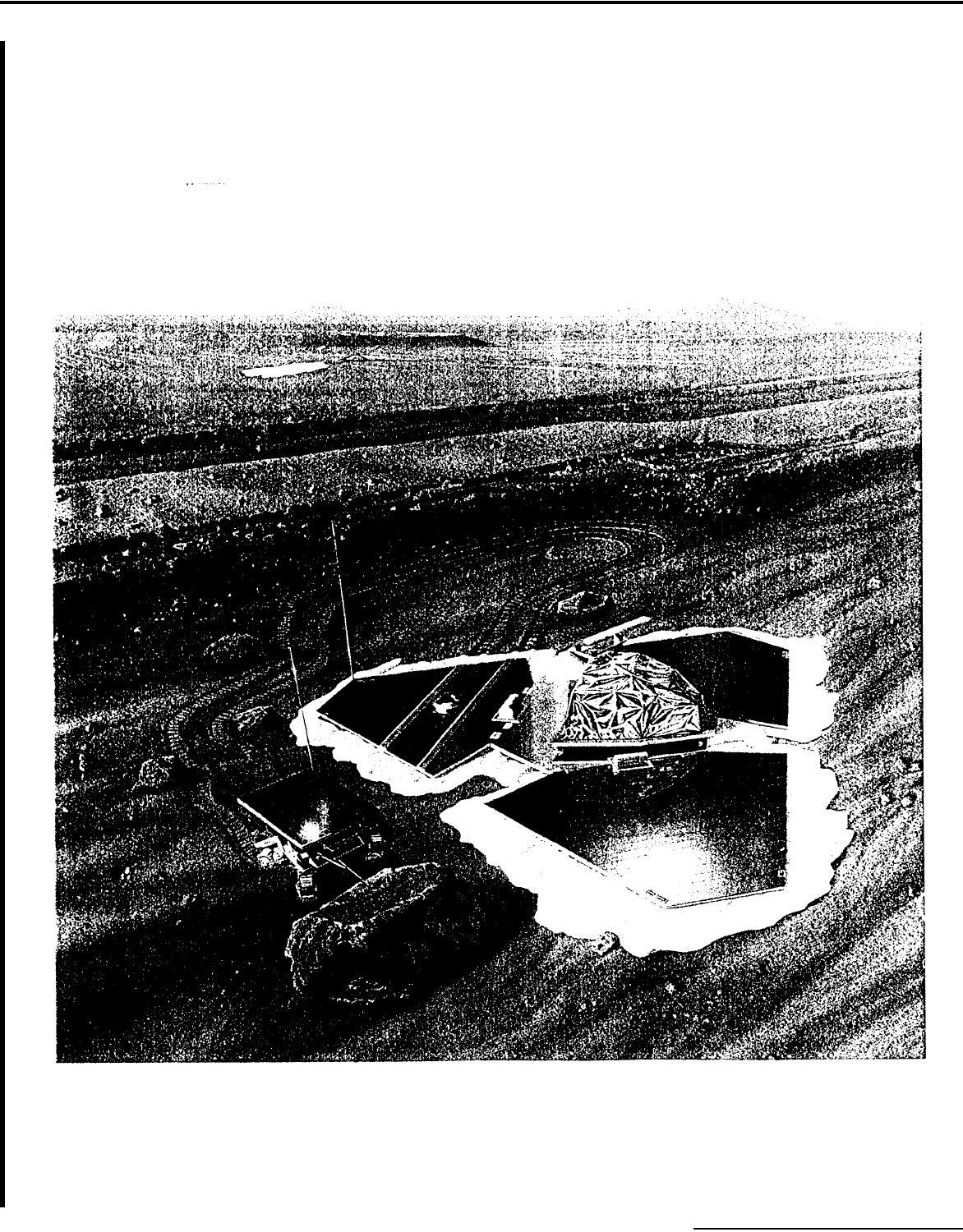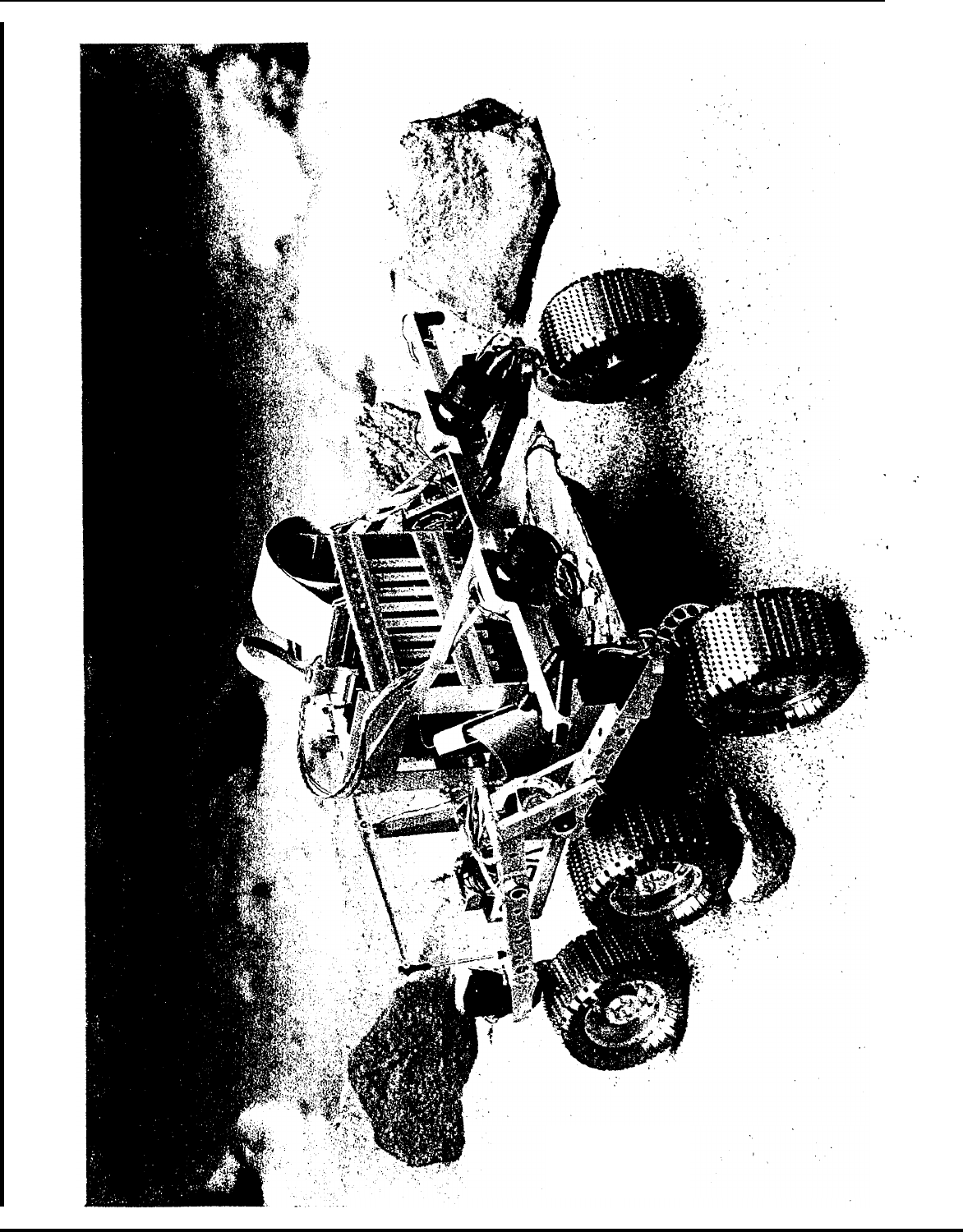

**NOTE 2.8** hours =  $10,000$  seconds, 27.8 hours =  $100,000$  seconds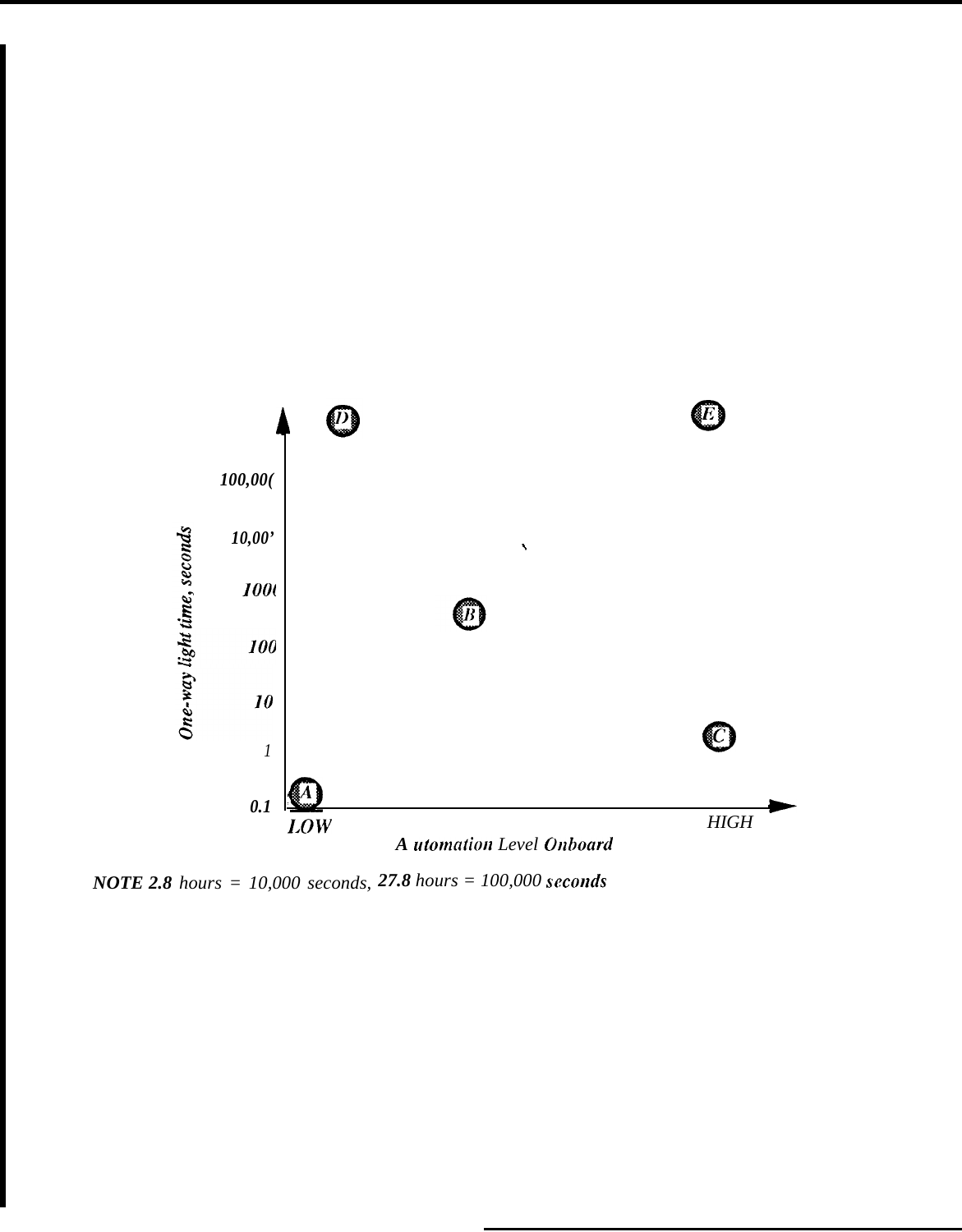## **One-way** light **time, seconds**

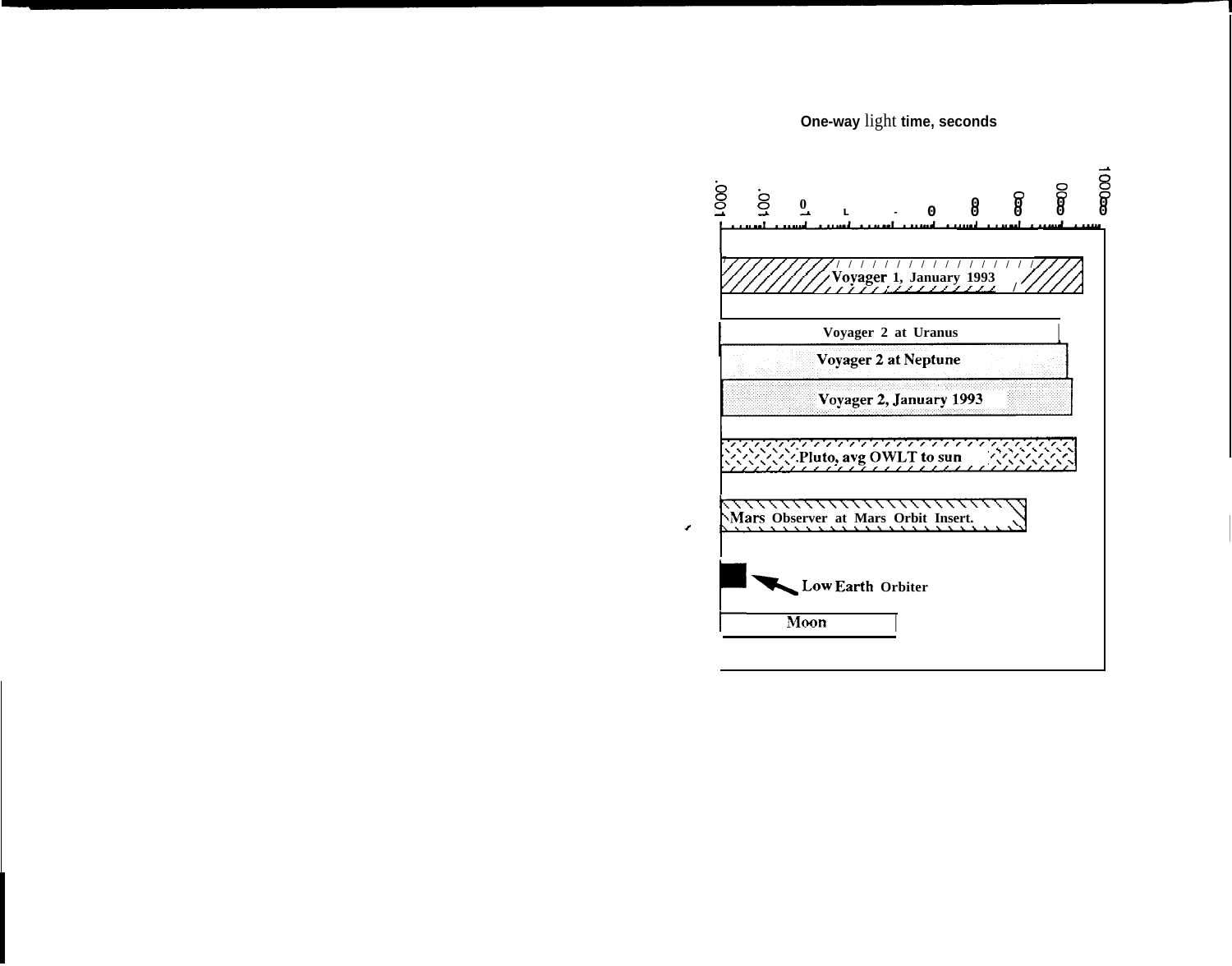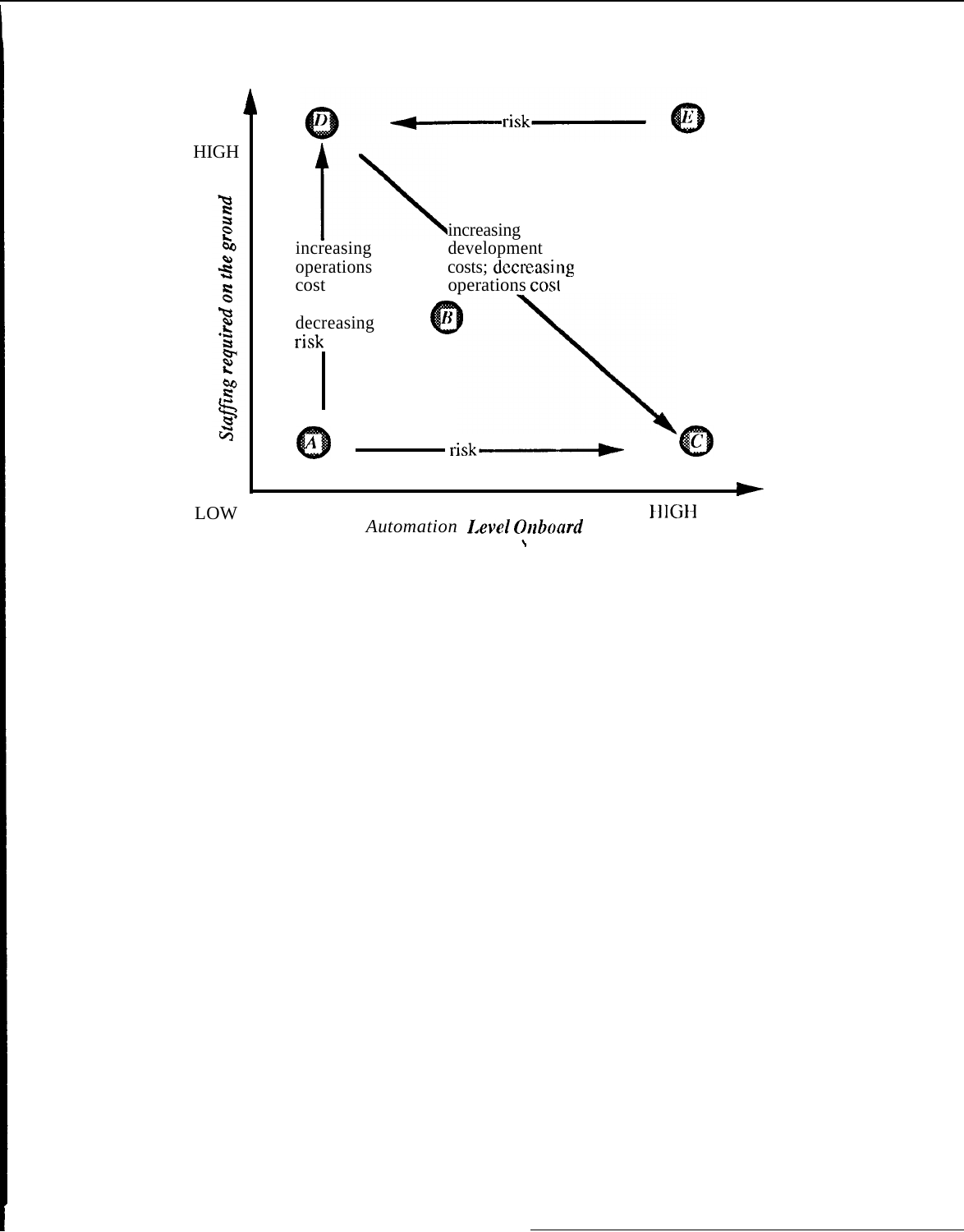| Category | Type Of knowledge<br>encoded | Type of user expected | User override<br>frequency |
|----------|------------------------------|-----------------------|----------------------------|
|          | Simple                       | Sophisticated         | Frequent                   |
| 2A       | complex<br>(control)         | Unsophisticated       | <b>Seldom</b>              |
| 2B       | Complex<br>(Advisory)        | Sophist icated        | Not applicable             |
| 3        | Complex and<br>simple        | Sophisticated         | <b>Seldom</b>              |